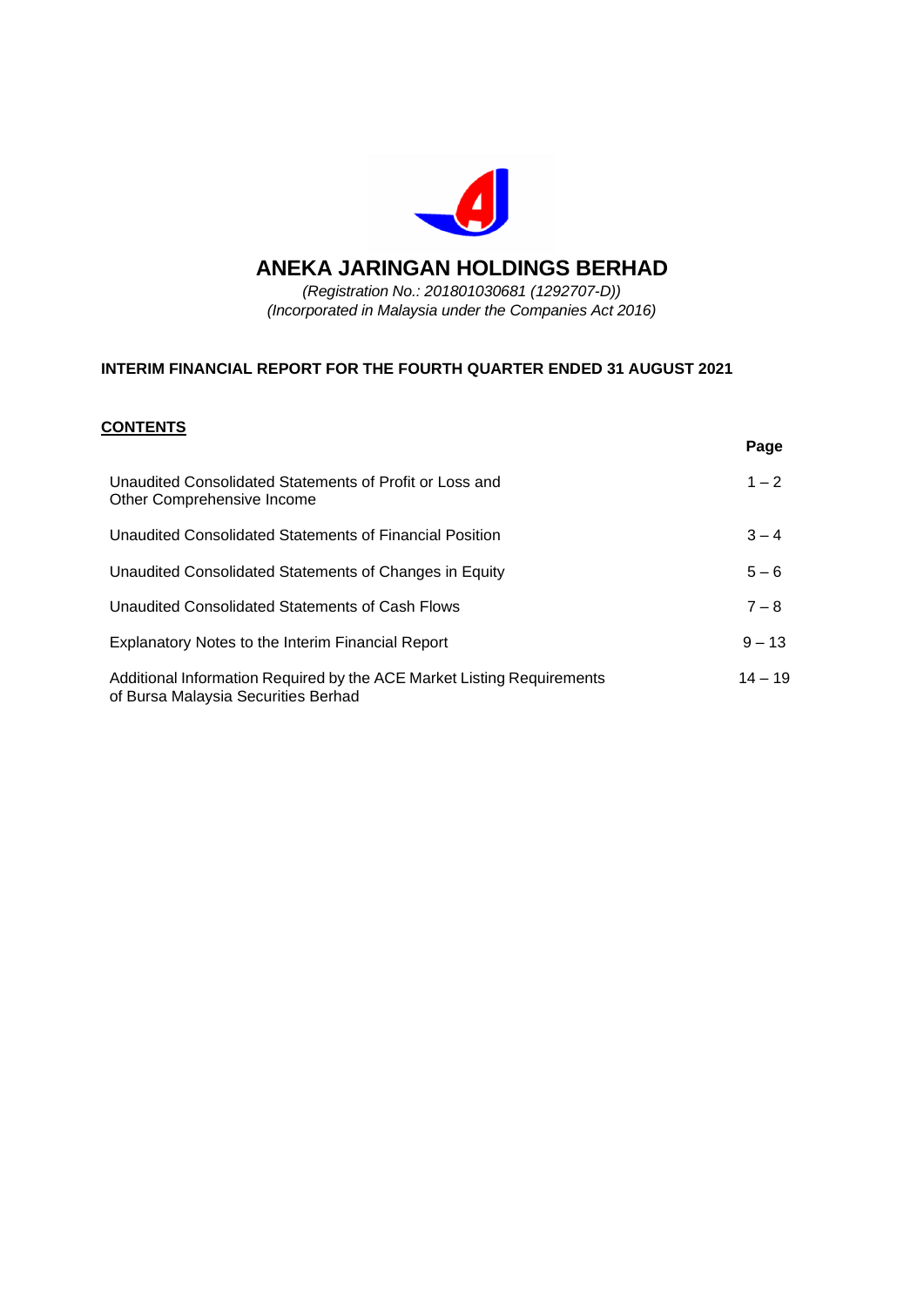

**UNAUDITED CONSOLIDATED STATEMENTS OF PROFIT OR LOSS AND OTHER COMPREHENSIVE INCOME FOR THE FOURTH QUARTER ENDED 31 AUGUST 2021**(1)

|                                                                                                                          | <b>UNAUDITED</b><br><b>CURRENT</b><br><b>YEAR</b><br><b>QUARTER</b><br>31.08.21<br><b>RM'000</b> | <b>UNAUDITED</b><br><b>PRECEDING</b><br><b>YEAR</b><br>QUARTER <sup>(2)</sup><br>31.08.20<br><b>RM'000</b> | <b>UNAUDITED</b><br><b>CURRENT</b><br><b>YEAR TO</b><br><b>DATE</b><br>31.08.21<br><b>RM'000</b> | <b>AUDITED</b><br><b>PRECEDING</b><br><b>YEAR TO</b><br><b>DATE</b><br>31.08.20<br><b>RM'000</b> |
|--------------------------------------------------------------------------------------------------------------------------|--------------------------------------------------------------------------------------------------|------------------------------------------------------------------------------------------------------------|--------------------------------------------------------------------------------------------------|--------------------------------------------------------------------------------------------------|
| Revenue                                                                                                                  | 27,878                                                                                           | N/A                                                                                                        | 125,294                                                                                          | 135,346                                                                                          |
| Cost of sales                                                                                                            | (39, 023)                                                                                        | N/A                                                                                                        | (123, 085)                                                                                       | (115, 164)                                                                                       |
| Gross (loss)/profit                                                                                                      | (11, 145)                                                                                        | N/A                                                                                                        | 2,209                                                                                            | 20,182                                                                                           |
| Other income                                                                                                             | 360                                                                                              | N/A                                                                                                        | 1,077                                                                                            | 5,839                                                                                            |
| Administrative expenses                                                                                                  | (3,872)                                                                                          | N/A                                                                                                        | (12, 758)                                                                                        | (9,019)                                                                                          |
| Net Loss from impairment of<br>financial<br>instruments<br>and<br>contract assets                                        | (9,027)                                                                                          | N/A                                                                                                        | (9,027)                                                                                          |                                                                                                  |
| Operating (loss)/profit                                                                                                  | (23, 684)                                                                                        | N/A                                                                                                        | (18, 499)                                                                                        | 17,002                                                                                           |
| Finance costs                                                                                                            | (763)                                                                                            | N/A                                                                                                        | (3,026)                                                                                          | (3, 161)                                                                                         |
| (Loss)/Profit before taxation                                                                                            | (24, 447)                                                                                        | N/A                                                                                                        | (21, 525)                                                                                        | 13,841                                                                                           |
| Income tax expense                                                                                                       | 176                                                                                              | N/A                                                                                                        | (1, 105)                                                                                         | (3,037)                                                                                          |
| (Loss)/Profit after taxation                                                                                             | (24, 271)                                                                                        | N/A                                                                                                        | (22, 630)                                                                                        | 10,804                                                                                           |
| Other comprehensive (loss) /<br>income, net of tax                                                                       |                                                                                                  |                                                                                                            |                                                                                                  |                                                                                                  |
| Item that may<br>not<br>be<br>reclassified subsequently to<br>profit or loss<br>Remeasurement of defined<br>benefit plan | 101                                                                                              | N/A                                                                                                        | 96                                                                                               | (8)                                                                                              |
| Item that may be reclassified<br>subsequently to profit or loss<br>differences<br>Exchange<br>on                         |                                                                                                  |                                                                                                            |                                                                                                  |                                                                                                  |
| translation<br>of<br>foreign                                                                                             |                                                                                                  |                                                                                                            |                                                                                                  |                                                                                                  |
| operations                                                                                                               | (9)                                                                                              | N/A                                                                                                        | 133                                                                                              | (422)                                                                                            |
| <b>Total comprehensive</b><br>(loss)/income for the<br>financial period                                                  | (24, 179)                                                                                        | N/A                                                                                                        | (22, 401)                                                                                        | 10,374                                                                                           |
| (LOSS)/PROFIT<br><b>ATTRIBUTABLE TO:-</b>                                                                                |                                                                                                  |                                                                                                            |                                                                                                  |                                                                                                  |
| Owners of the Company                                                                                                    | (22, 121)                                                                                        | N/A                                                                                                        | (21, 186)                                                                                        | 10,043                                                                                           |
| Non-controlling interests                                                                                                | (2, 150)                                                                                         | N/A                                                                                                        | (1, 444)                                                                                         | 761                                                                                              |
|                                                                                                                          | (24, 271)                                                                                        | N/A                                                                                                        | (22, 630)                                                                                        | 10,804                                                                                           |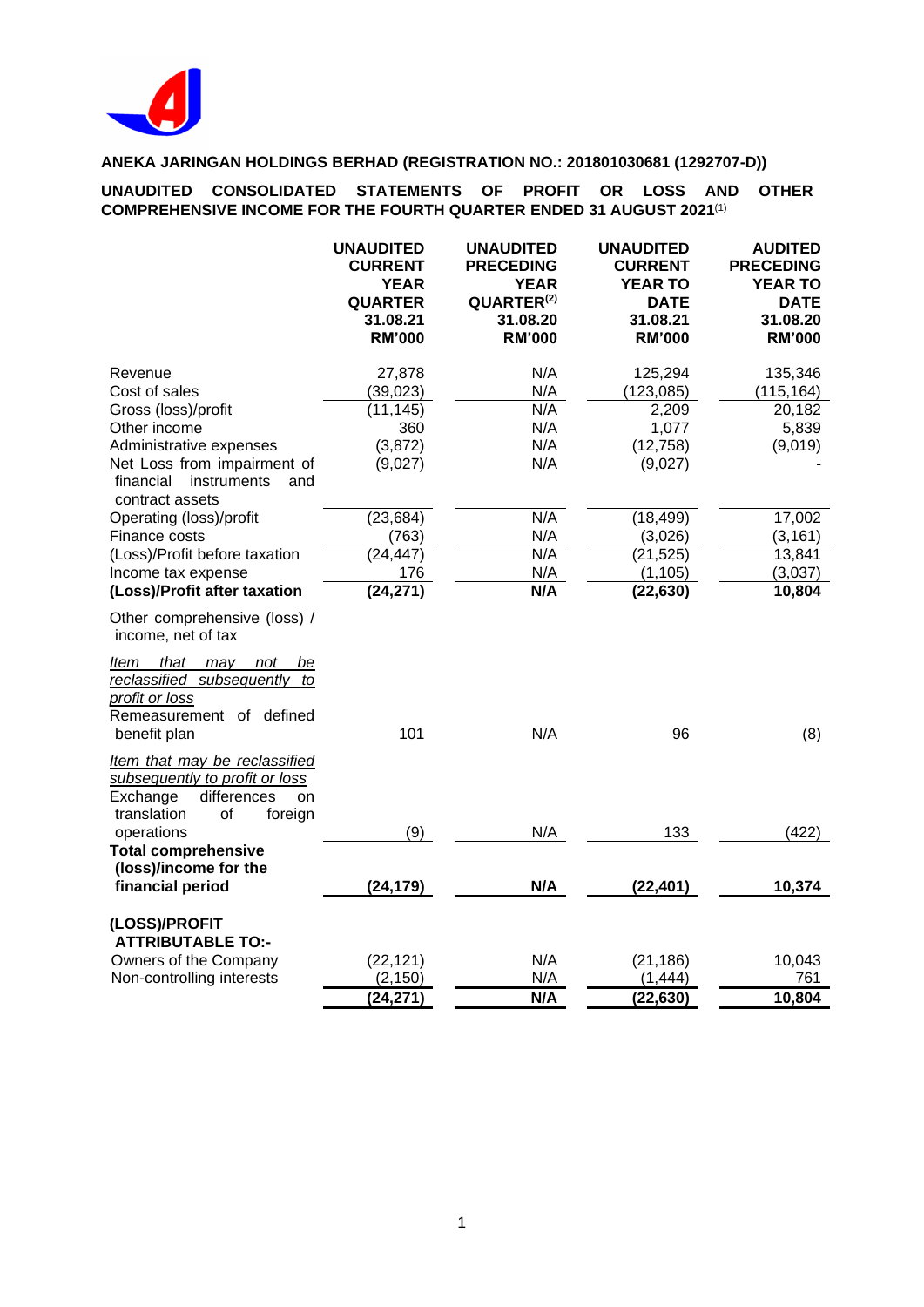

**UNAUDITED CONSOLIDATED STATEMENTS OF PROFIT OR LOSS AND OTHER COMPREHENSIVE INCOME FOR THE FOURTH QUARTER ENDED 31 AUGUST 2021** (1) **(CONT'D)**

|                                                                                          | <b>UNAUDITED</b><br><b>CURRENT</b><br><b>YEAR</b><br><b>QUARTER</b><br>31.08.21<br><b>RM'000</b> | <b>UNAUDITED</b><br><b>PRECEDING</b><br>YEAR<br>QUARTER <sup>(2)</sup><br>31.08.20<br><b>RM'000</b> | <b>UNAUDITED</b><br><b>CURRENT</b><br><b>YEAR TO</b><br><b>DATE</b><br>31.08.21<br><b>RM'000</b> | <b>UNAUDITED</b><br><b>PRECEDING</b><br><b>YEAR TO</b><br><b>DATE</b><br>31.08.20<br><b>RM'000</b> |
|------------------------------------------------------------------------------------------|--------------------------------------------------------------------------------------------------|-----------------------------------------------------------------------------------------------------|--------------------------------------------------------------------------------------------------|----------------------------------------------------------------------------------------------------|
| <b>TOTAL COMPREHENSIVE</b><br>(LOSS)/INCOME<br><b>ATTRIBUTABLE TO:-</b>                  |                                                                                                  |                                                                                                     |                                                                                                  |                                                                                                    |
| Owners of the Company                                                                    | (22,071)                                                                                         | N/A                                                                                                 | (21,060)                                                                                         | 9,807                                                                                              |
| Non-controlling interests                                                                | (2, 108)                                                                                         | N/A                                                                                                 | (1, 341)                                                                                         | 567                                                                                                |
|                                                                                          | (24,179)                                                                                         | N/A                                                                                                 | (22, 401)                                                                                        | 10,374                                                                                             |
| (Loss)/Earnings per share<br>attributable to owners of<br>the Company:-<br>- Basic (Sen) | $(4.26)^{(3)}$                                                                                   | N/A                                                                                                 | $(4.08)^{(3)}$                                                                                   | 2.52                                                                                               |
| - Diluted (Sen)                                                                          | $(4.26)^{(3)}$                                                                                   | N/A                                                                                                 | $(4.08)^{(3)}$                                                                                   | 2.52                                                                                               |

### **Notes:**

- (1) The basis of preparation of the Unaudited Consolidated Statements of Profit or Loss and Other Comprehensive Income are disclosed in Note A1 and should be read in conjunction with the Annual Financial Report for the year ended 31 August 2020 and the accompanying explanatory notes attached to this interim financial report.
- (2) No comparative figures for the preceding year's quarter as this is the fourth interim financial report on the consolidated results for the fourth quarter ended 31 August 2021 announced by the Company in compliance with the ACE Market Listing Requirements of Bursa Malaysia Securities Berhad ("**Bursa Securities**") ("**Listing Requirements**").
- (3) The basic earnings per share is computed based on profit after taxation attributable to the owners of the Company and divided by the weighted average number of ordinary shares in issue as at 31 August 2021. The diluted earnings per share is equivalent to the basic earnings per share as the Company does not have any convertible securities outstanding.

N/A Not applicable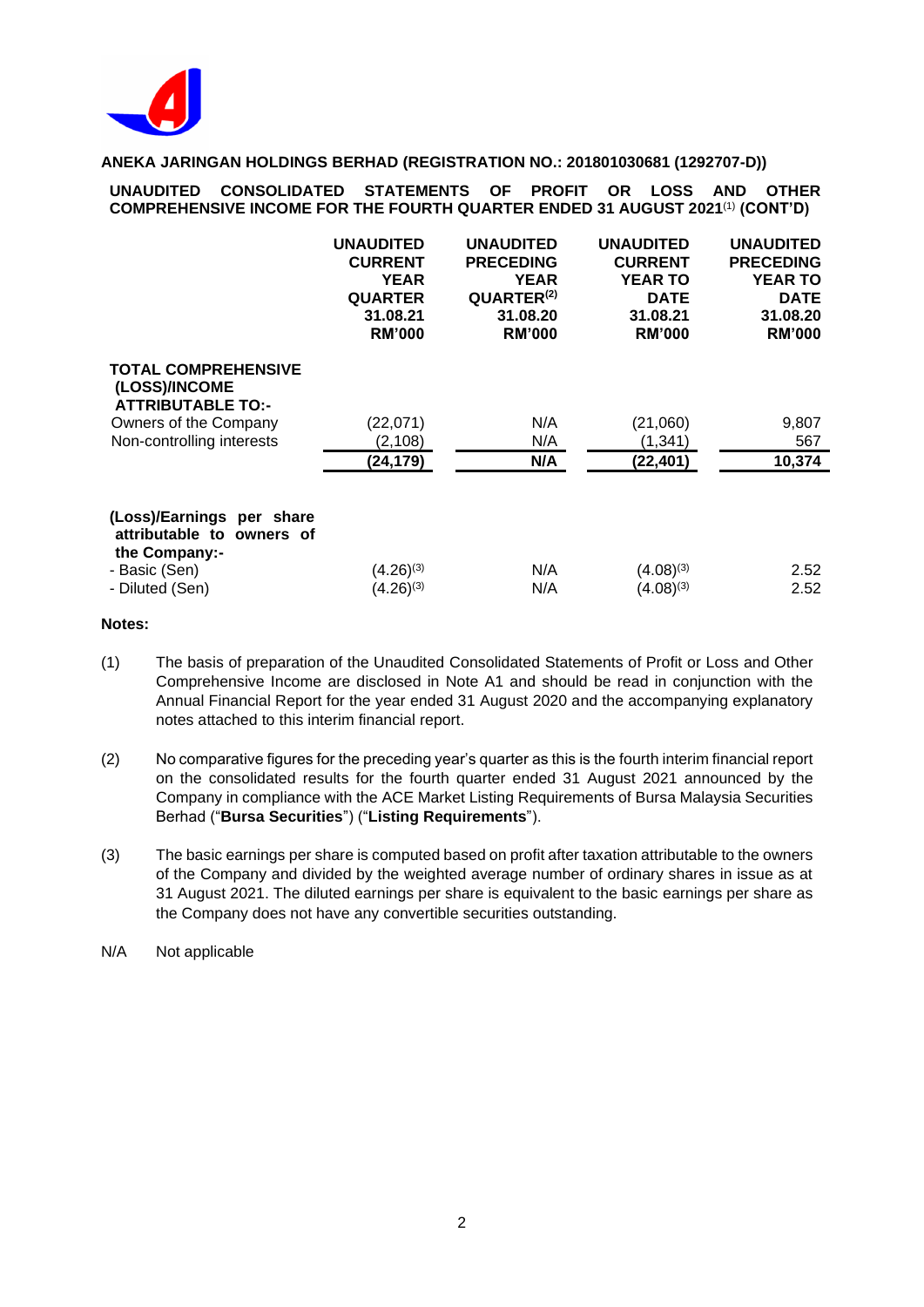

# **ANEKA JARINGAN HOLDINGS BERHAD (REGISTRATION NO.: 201801030681 (1292707-D)) UNAUDITED CONSOLIDATED STATEMENTS OF FINANCIAL POSITION AS AT 31 AUGUST 2021**

 $(1)$ 

|                                                         | <b>Unaudited</b><br>31.08.21<br><b>RM'000</b> | <b>Audited</b><br>31.08.20<br><b>RM'000</b> |
|---------------------------------------------------------|-----------------------------------------------|---------------------------------------------|
| <b>ASSETS</b>                                           |                                               |                                             |
| <b>Non-Current Assets</b>                               |                                               |                                             |
| Property, plant and equipment                           | 64,361                                        | 54,922                                      |
| Investment properties                                   | 5,096                                         | 4,647                                       |
| Investment in joint venture <sup>(4)</sup>              | 370                                           |                                             |
| Trade and other receivables                             | 7                                             | 7                                           |
| <b>Total non-current assets</b>                         | 69,834                                        | 59,576                                      |
| <b>Current Assets</b>                                   |                                               |                                             |
| Current tax assets                                      | 4,076                                         | 1,790                                       |
| Trade and other receivables                             | 67,411                                        | 59,826                                      |
| Contract assets                                         | 79,705                                        | 64,377                                      |
| Other current assets                                    | 153                                           | 3,003                                       |
| Cash and short-term deposits                            | 17,518                                        | 15,889                                      |
| <b>Total current assets</b>                             | 168,863                                       | 144,885                                     |
| <b>TOTAL ASSETS</b>                                     | 238,697                                       | 204,461                                     |
|                                                         |                                               |                                             |
| <b>EQUITY AND LIABILITIES</b>                           |                                               |                                             |
| <b>Equity Attributable to the Owners of the Company</b> |                                               |                                             |
| Share capital                                           | 123,618                                       | 79,642                                      |
| Reorganisation reserve                                  | (76, 342)                                     | (76, 342)                                   |
| Exchange reserve                                        | (148)                                         | (221)                                       |
| Retained earnings<br>Shareholders' fund                 | 64,538<br>111,666                             | 85,671<br>88,750                            |
| Non-controlling interests                               | 3,333                                         | 5,315                                       |
| <b>TOTAL EQUITY</b>                                     | 114,999                                       | 94,065                                      |
|                                                         |                                               |                                             |
| <b>Non-Current Liabilities</b>                          |                                               |                                             |
| Loans and borrowings                                    | 31,680                                        | 26,326                                      |
| <b>Employees benefits</b>                               | 666                                           | 794                                         |
| Deferred tax liabilities                                | 1,848                                         | 1,470                                       |
| <b>Total Non-Current Liabilities</b>                    | 34,194                                        | 28,590                                      |
| <b>Current Liabilities</b>                              |                                               |                                             |
| Loans and borrowings                                    | 37,878                                        | 40,758                                      |
| <b>Current tax liabilities</b>                          | 19                                            | 800                                         |
| Trade and other payables                                | 47,307                                        | 40,130                                      |
| Provisions                                              | 4,300                                         |                                             |
| <b>Contract liabilities</b>                             |                                               | 118                                         |
| <b>Total Current Liabilities</b>                        | 89,504                                        | 81,806                                      |
| <b>TOTAL LIABILITIES</b>                                | 123,698                                       | 110,396                                     |
| <b>TOTAL EQUITY AND LIABILITIES</b>                     | 238,697                                       | 204,461                                     |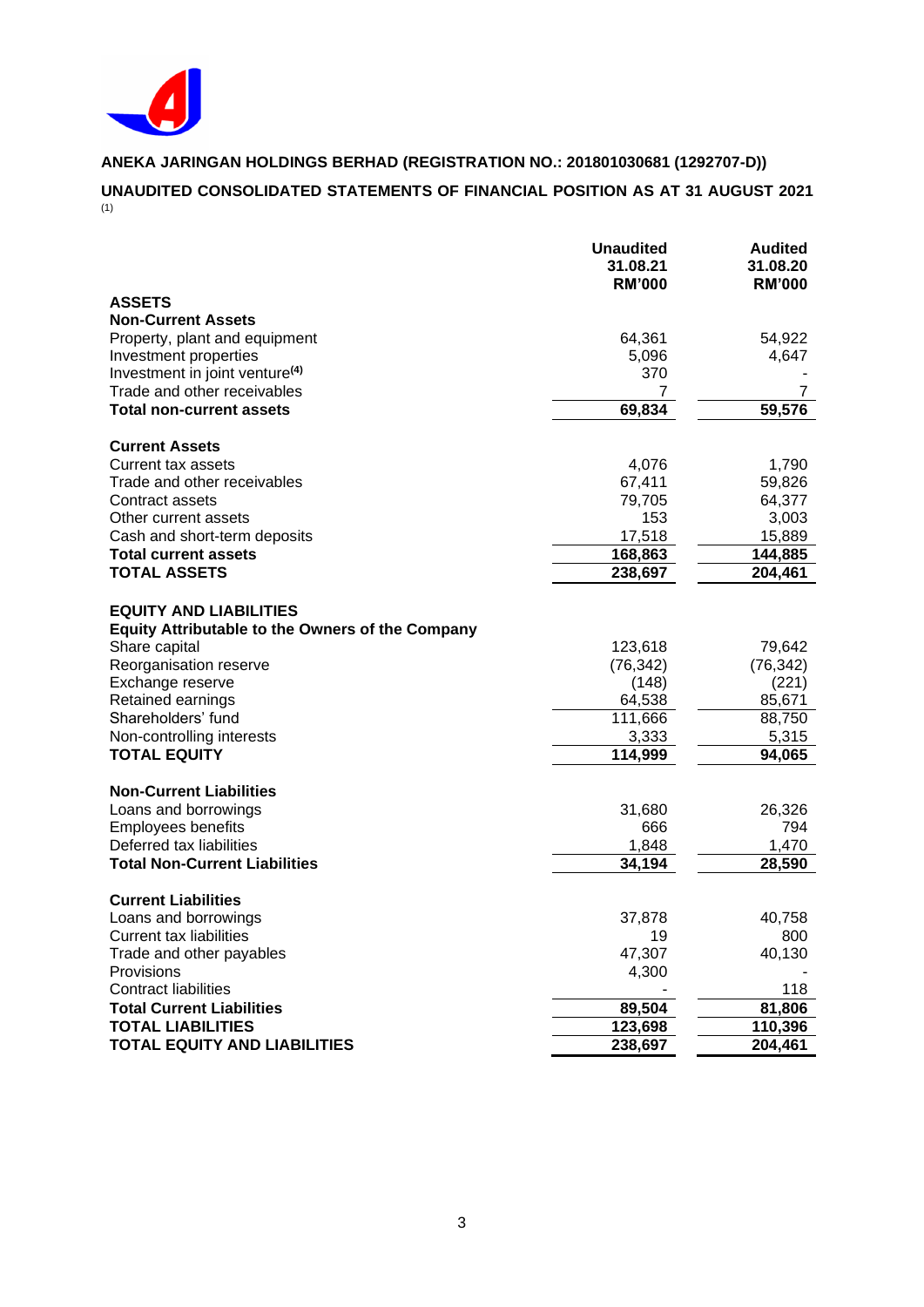

# **UNAUDITED CONSOLIDATED STATEMENTS OF FINANCIAL POSITION AS AT 31 AUGUST 2021** (1) **(CONT'D)**

|                                                                                               | <b>Unaudited</b><br>31.08.21 | <b>Audited</b><br>31.08.20 |
|-----------------------------------------------------------------------------------------------|------------------------------|----------------------------|
| Number of issued shares ('000)<br>Net assets per ordinary share attributable to owners of the | $538,100^{(2)}$              | 398,210(3)                 |
| Company (Sen)                                                                                 | 20.75                        | 22.29                      |

#### **Notes:**

- (1) The basis of preparation of the Unaudited Consolidated Statements of Financial Position are disclosed in Note A1 and should be read in conjunction with the Annual Financial Report for the year ended 31 August 2020 and the accompanying explanatory notes attached to this interim financial report.
- (2) Number of ordinary shares in the Company in issue upon listing of the Company on Bursa Securities on 20 October 2020, as further detailed in Note A7.
- (3) Number of ordinary shares in the Company in issue as at 31 August 2020.
- (4) This was reported as investment in associates in previous quarters.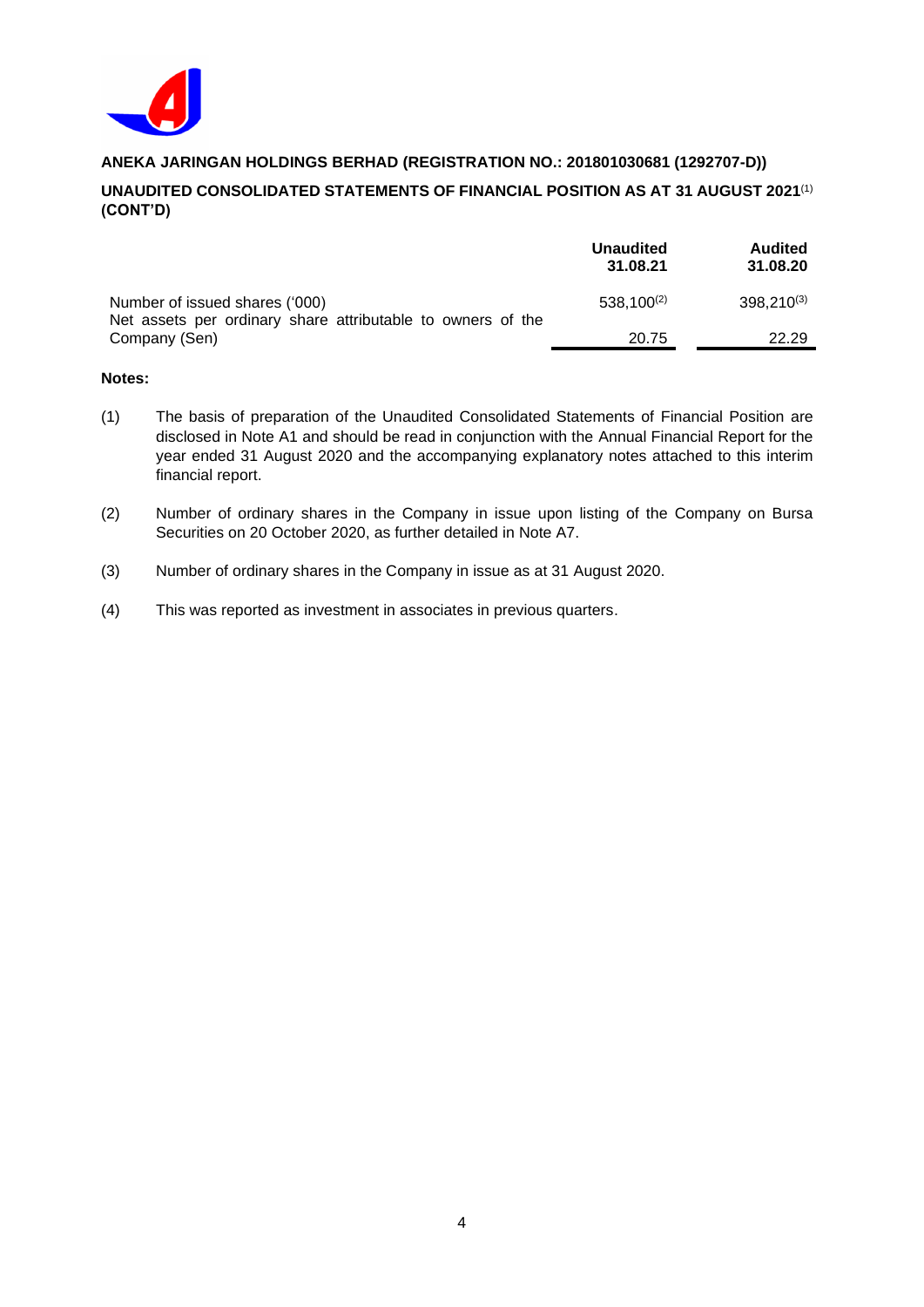

#### **UNAUDITED CONSOLIDATED STATEMENTS OF CHANGES IN EQUITY FOR THE FOURTH QUARTER AND YEAR-TO-DATE ENDED 31 AUGUST 2021** (1)

|                                                                    |                                                 | <------- Non-Distributable ------>                |                                                    | <b>Distributable</b><br><b>Attributable</b><br>to Owners |                                    | Non-<br>controlling               | <b>Total Equity</b> |
|--------------------------------------------------------------------|-------------------------------------------------|---------------------------------------------------|----------------------------------------------------|----------------------------------------------------------|------------------------------------|-----------------------------------|---------------------|
|                                                                    | <b>Share</b><br><b>Capital</b><br><b>RM'000</b> | Reorganisation<br><b>Reserve</b><br><b>RM'000</b> | <b>Exchange</b><br><b>Reserve</b><br><b>RM'000</b> | <b>Retained</b><br><b>Earnings</b><br><b>RM'000</b>      | of the<br>Company<br><b>RM'000</b> | <b>interests</b><br><b>RM'000</b> | <b>RM'000</b>       |
| Balance as at $1.9.20^{(2)}$                                       | 79,642                                          | (76, 342)                                         | (221)                                              | 85,671                                                   | 88,750                             | 5,315                             | 94,065              |
| Profit for the financial period                                    |                                                 |                                                   |                                                    | (21, 186)                                                | (21, 186)                          | (1,444)                           | (22, 630)           |
| comprehensive<br>the<br>Other<br>for<br>income<br>financial period |                                                 |                                                   | 73                                                 | 53                                                       | 126                                | 103                               | 229                 |
| comprehensive<br>the<br>Total<br>income<br>for<br>financial period |                                                 |                                                   | 73                                                 | (21, 133)                                                | (21,060)                           | (1, 341)                          | (22, 401)           |
| Transactions with owners:-                                         |                                                 |                                                   |                                                    |                                                          |                                    |                                   |                     |
| - Issuance of ordinary shares of Company                           | 46,164                                          |                                                   | ۰.                                                 |                                                          | 46,164                             |                                   | 46,164              |
| - Share issue expenses                                             | (2, 188)                                        | ۰                                                 |                                                    |                                                          | (2, 188)                           |                                   | (2, 188)            |
| Dividend paid                                                      |                                                 |                                                   |                                                    |                                                          |                                    | (641)                             | (641)               |
| <b>Balance as at 31.08.21</b>                                      | 123,618                                         | (76, 342)                                         | (148)                                              | 64,538                                                   | 111,666                            | 3,333                             | 114,999             |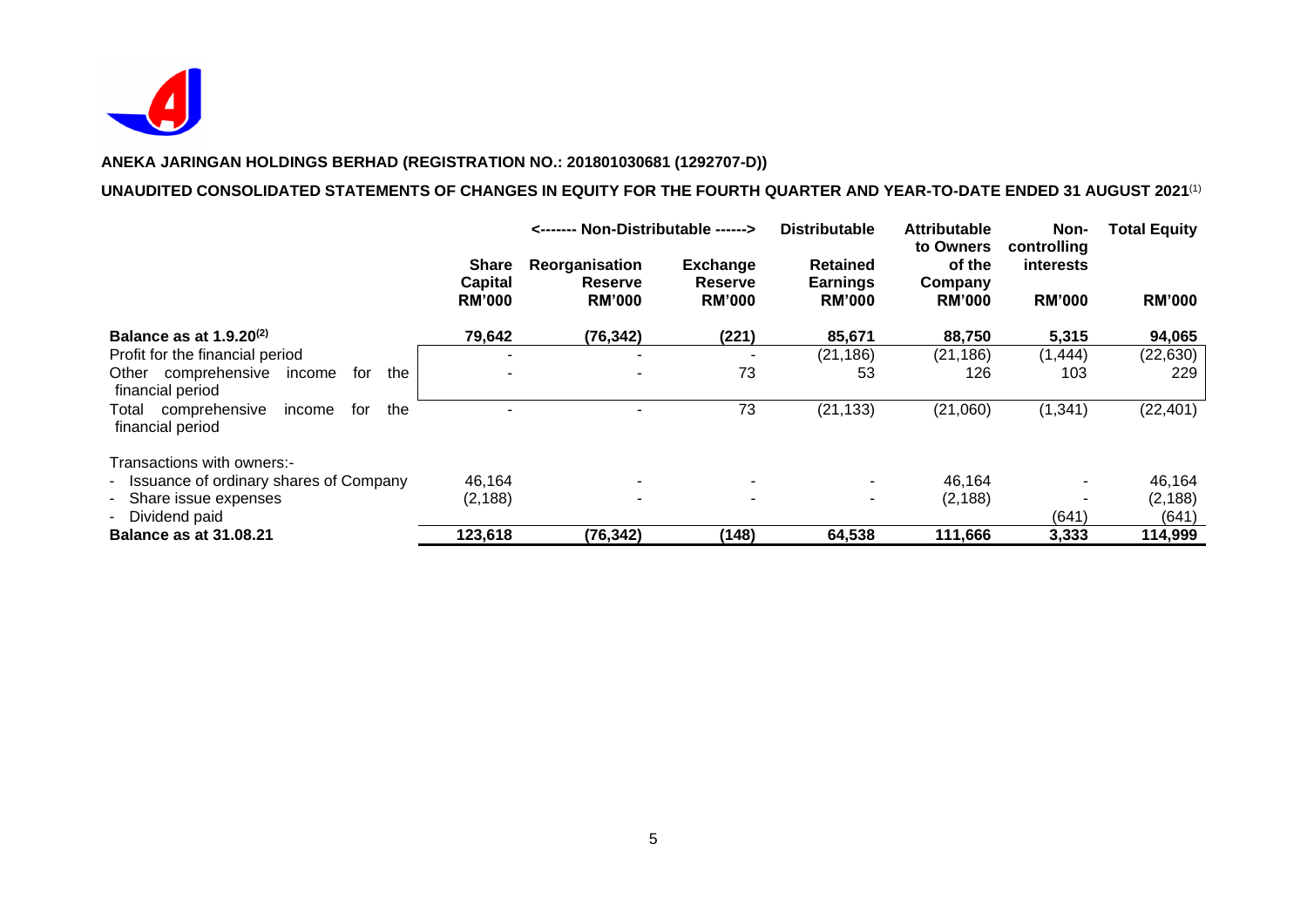

# **UNAUDITED CONSOLIDATED STATEMENTS OF CHANGES IN EQUITY FOR THE FOURTH QUARTER ENDED 31 AUGUST 2021** (1) **(CONT'D)**

#### **Notes:**

- (1) The basis of preparation of the Unaudited Consolidated Statements of Changes in Equity are disclosed in Note A1 and should be read in conjunction with the Annual Financial Report for the year ended 31 August 2020 and the accompanying explanatory notes attached to this interim financial report.
- (2) No comparative figures for the preceding year's quarter and year-to-date are available as this is the fourth interim financial report on the consolidated results for the fourth quarter ended 31 August 2021 announced by the Company in compliance with the Listing Requirements.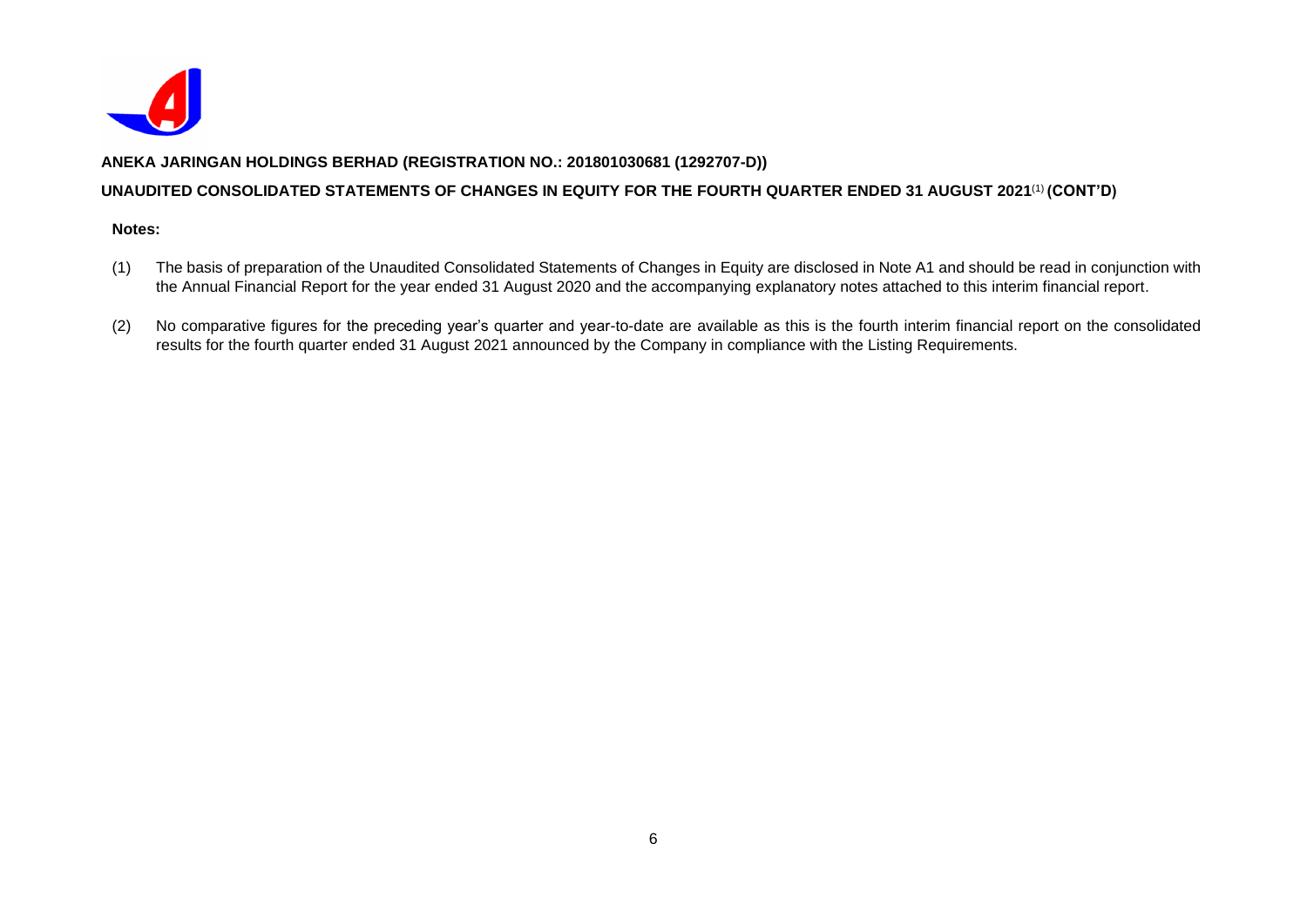

### **UNAUDITED CONSOLIDATED STATEMENTS OF CASH FLOWS FOR THE FOURTH QUARTER ENDED 31 AUGUST 2021** (1)

|                                                                                                       | <b>CURRENT</b><br>YEAR TO DATE<br>31.08.21<br><b>RM'000</b> | <b>PRECEDING</b><br>YEAR TO DATE<br>31.08.20<br><b>RM'000</b> |
|-------------------------------------------------------------------------------------------------------|-------------------------------------------------------------|---------------------------------------------------------------|
| CASH FLOWS (FOR) / FROM OPERATING<br><b>ACTIVITIES</b>                                                |                                                             |                                                               |
| (Loss)/Profit before taxation                                                                         | (21, 525)                                                   | 13,841                                                        |
| Adjustments for:                                                                                      |                                                             |                                                               |
| Amortisation / Depreciation of investment properties<br>Depreciation of property, plant and equipment | 80<br>18,735                                                | 80<br>16,175                                                  |
| Gain on disposal of property, plant and equipment                                                     | (227)                                                       | (951)                                                         |
| Bad debts written off<br>Insurance claim                                                              | (19)                                                        | 101                                                           |
| Interest income                                                                                       | (353)                                                       | (394)                                                         |
| Interest expenses                                                                                     | 3,026                                                       | 3,161                                                         |
| Impairment loss on trade receivables<br>Impairment loss on contract assets                            | 1,801<br>9,027                                              | (310)                                                         |
| Unrealised (gain) / loss on foreign exchange                                                          | (23)                                                        | 70                                                            |
| Operating (loss)/profit before working capital changes                                                | 10,522                                                      | 31,773                                                        |
| Changes in working capital                                                                            |                                                             |                                                               |
| Trade and other receivables                                                                           | (7,066)                                                     | 22,852                                                        |
| Contract assets<br>Trade and other payables                                                           | (24, 354)<br>7,265                                          | 8,507<br>(29, 936)                                            |
| Employee benefits                                                                                     | (32)                                                        | 77                                                            |
| Provisions                                                                                            | 4,300                                                       | (3,760)                                                       |
| <b>Contract liabilities</b><br>CASH (FOR) / FROM OPERATIONS                                           | (118)<br>(9, 483)                                           | (2, 154)<br>27,359                                            |
| Income tax paid                                                                                       | (3,795)                                                     | (4,829)                                                       |
| Interest received                                                                                     | 353                                                         | 394                                                           |
| Interest paid                                                                                         | (129)                                                       | (182)                                                         |
| NET CASH (FOR) / FROM OPERATING ACTIVITIES                                                            | (13,054)                                                    | 22,742                                                        |
| CASH FLOWS FROM / (FOR) INVESTING ACTIVITIES                                                          |                                                             |                                                               |
| Purchase of property, plant and equipment<br>Proceeds from disposal of property, plant and equipment  | (28, 120)<br>295                                            | (1, 336)<br>951                                               |
| Investment in a joint venture                                                                         | (370)                                                       |                                                               |
| Proceeds from insurance claim<br>Change in pledged deposits                                           | 19<br>173                                                   | 498                                                           |
| NET CASH (FOR) / FROM INVESTING ACTIVITIES                                                            | (28,003)                                                    | 113                                                           |
| CASH FLOWS FROM FINANCING ACTIVITIES                                                                  |                                                             |                                                               |
| Interest paid                                                                                         | (2,897)                                                     | (2,979)                                                       |
| Net change in term loans                                                                              | (4, 811)                                                    | (1, 291)                                                      |
| Net change in finance lease liabilities<br>Net change in bankers acceptances                          | 5,985<br>(4,786)                                            | (14, 794)<br>3,303                                            |
| Net change in invoice financing                                                                       | 2,415                                                       | (266)                                                         |
| Net change in promissory notes                                                                        | 192                                                         | 285                                                           |
| Net change in amount owing (by)/to directors<br>Dividends paid                                        | (641)                                                       | (215)                                                         |
| Net proceeds from issuance of new shares                                                              | 43,976                                                      |                                                               |
| NET CASH FROM FINANCING ACTIVITIES                                                                    | 39,433                                                      | (15, 957)                                                     |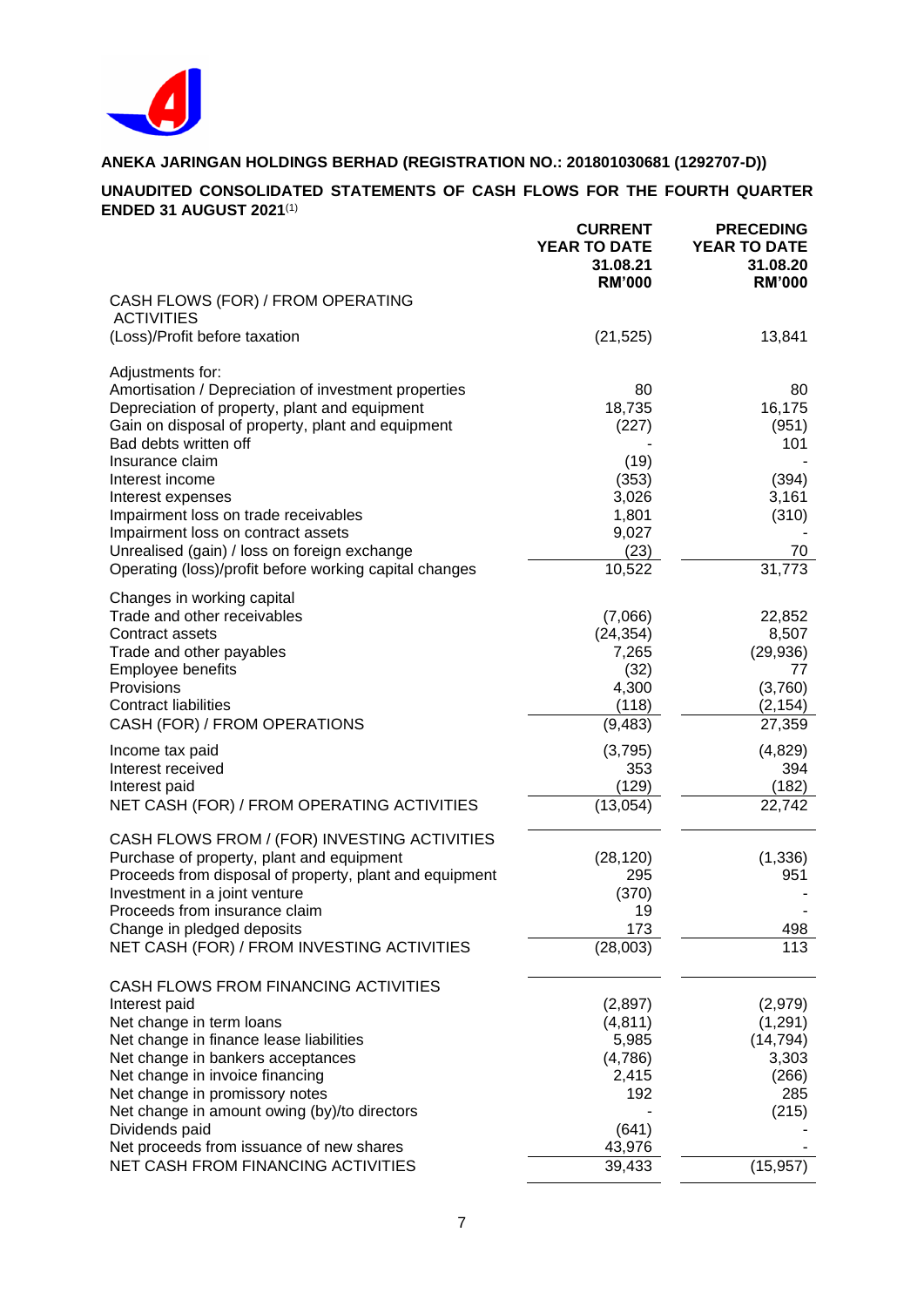

# **UNAUDITED CONSOLIDATED STATEMENTS OF CASH FLOWS FOR THE FOURTH QUARTER ENDED 31 AUGUST 2021** (1) **(CONT'D)**

|                                                                            | <b>CURRENT</b><br><b>YEAR TO DATE</b><br>31.08.21<br><b>RM'000</b> | <b>PRECEDING</b><br><b>YEAR TO DATE</b><br>31.08.20<br><b>RM'000</b> |
|----------------------------------------------------------------------------|--------------------------------------------------------------------|----------------------------------------------------------------------|
| NET (DECREASE) / INCREASE IN CASH AND CASH<br><b>EQUIVALENTS</b>           | (1,624)                                                            | 6,898                                                                |
| EFFECT OF FOREIGN EXCHANGE TRANSLATION                                     | (51)                                                               | 156                                                                  |
| CASH AND CASH EQUIVALENTS AT THE<br>BEGINNING OF THE FINANCIAL PERIOD      | 7,536                                                              | 482                                                                  |
| CASH AND CASH EQUIVALENTS AT THE END OF<br>THE FINANCIAL PERIOD            | 5,861                                                              | 7,536                                                                |
| CASH AND CASH EQUIVALENTS AT THE END OF<br>THE FINANCIAL PERIOD COMPRISES: |                                                                    |                                                                      |
| Cash and bank balances                                                     | 9,339                                                              | 7,536                                                                |
| Fixed deposits with licensed banks                                         | 8,179                                                              | 8,353                                                                |
| Less: Fixed deposits pledged to licensed banks                             | 17,518<br>(8, 179)                                                 | 15,889<br>(8,353)                                                    |
| <b>Bank overdrafts</b>                                                     | (3, 478)                                                           |                                                                      |
|                                                                            | 5,861                                                              | 7,536                                                                |
|                                                                            |                                                                    |                                                                      |

# **Notes:**

(1) The basis of preparation of the Unaudited Consolidated Statements of Cash Flows are disclosed in Note A1 and should be read in conjunction with the Annual Financial Report for the year ended 31 August 2020 and the accompanying explanatory notes attached to this interim financial report.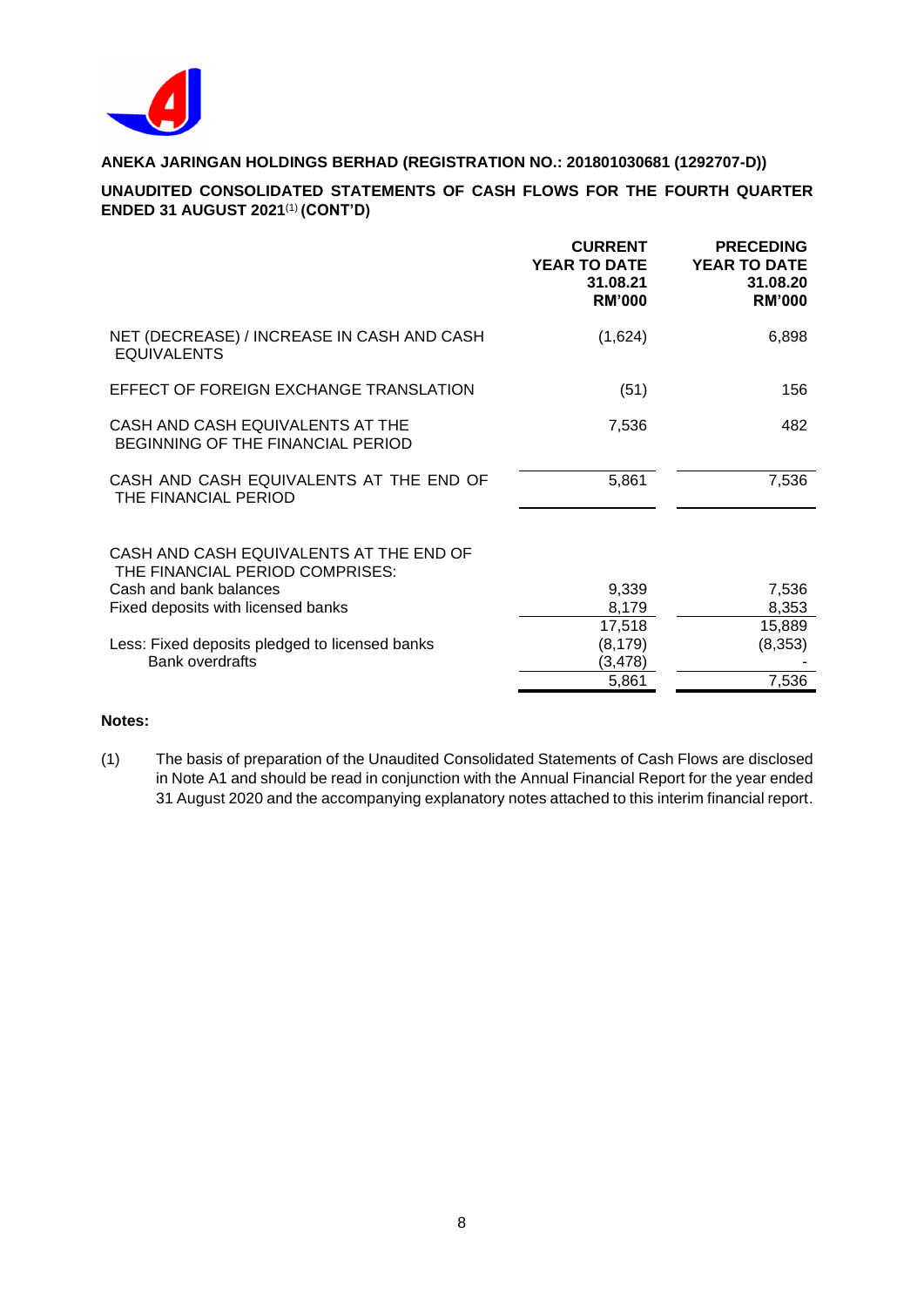

# **A EXPLANATORY NOTES TO THE INTERIM FINANCIAL REPORT FOR THE FOURTH QUARTER ENDED 31 AUGUST 2021**

#### **A1. Basis of Preparation**

The interim financial report of the Group is unaudited and has been prepared in accordance with Malaysian Financial Reporting Standard ("**MFRS**") 134, Interim Financial Reporting, International Financial Reporting Standards ("**IFRS**") 34, Interim Financial Reporting and Rule 9.22 of the ACE Market Listing Requirements of Bursa Malaysia Securities Berhad ("**Bursa Securities**") ("**Listing Requirements**").

This is the fourth interim financial report on the Company's unaudited condensed consolidated financial results for the fourth quarter ended 31 August 2021 announced by the Company in compliance with the Listing Requirements and as such, there are no comparative figures for the preceding year's corresponding period.

This interim financial report should be read in conjunction with the Annual Financial Report for the year ended 31 August 2020 and the accompanying explanatory notes attached to this interim financial report.

#### **A2. Changes in Accounting Policies**

The accounting policies and methods of computation adopted by the Group in this interim financial report are consistent with those as disclosed in the Annual Financial Report for the year ended 31 August 2020. The Group has adopted those standards, amendments and interpretations that have become effective and such adoptions do not have material impact on the financial position and performance of the Group.

New MFRS, amendments/improvements to MFRSs and new IC Interpretation **("IC Int**") adopted during the financial year.

#### Amendments/Improvements to MFRSs

| MFRS <sub>3</sub> | <b>Business Combinations</b>                 |
|-------------------|----------------------------------------------|
| MFRS 9            | Financial Instruments                        |
| MFRS 11           | Joint Arrangements                           |
| <b>MFRS 112</b>   | Income Taxes                                 |
| <b>MFRS 119</b>   | <b>Employee Benefits</b>                     |
| <b>MFRS 123</b>   | <b>Borrowing Costs</b>                       |
| <b>MFRS 128</b>   | Investments in Associates and Joint Ventures |
| New IC Int        |                                              |
| IC Int 23         | Uncertainty over Income Tax Treatments       |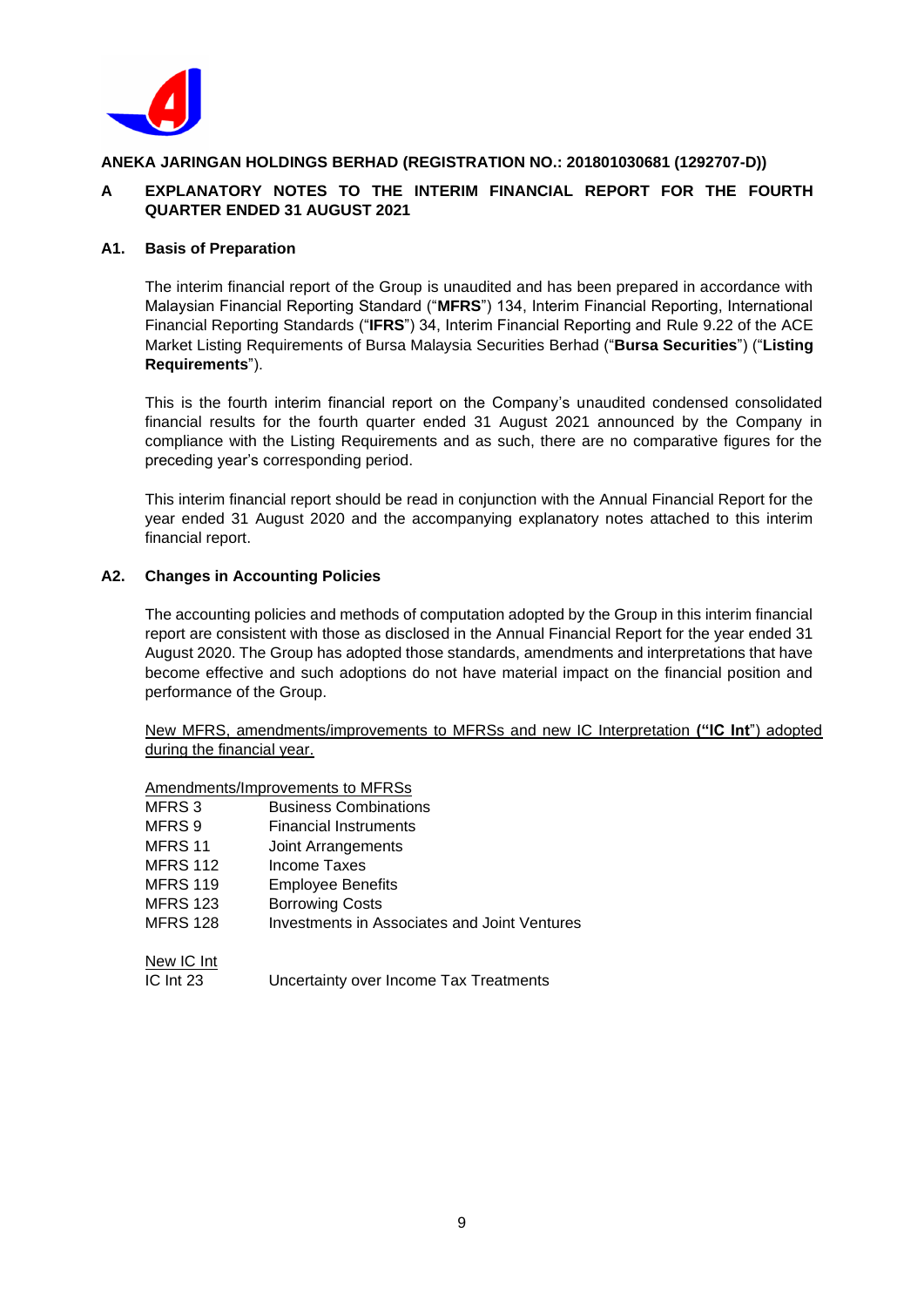

# **A EXPLANATORY NOTES TO THE INTERIM FINANCIAL REPORT FOR THE FOURTH QUARTER ENDED 31 AUGUST 2021 (CONT'D)**

#### **A2. Changes in Accounting Policies (cont'd)**

The Group has not applied in advance the following accounting standards and interpretations (including the consequential amendments, if any) that have been issued by the Malaysian Accounting Standards Board ("**MASB**") but are not yet effective for the current financial year ending 31 August 2021-

Standards issued but not yet effective

The Group has not adopted the following standards that have been issued but not yet effective:

Effective for financial periods beginning on or after 1 January 2023 MFRS 17 Insurance Contracts

Effective date yet to be determined by the Malaysian Accounting Standards Board Amendments to MFRS 10 and MFRS 128 Sale or Contribution of Assets between an Investor and its Associate or Joint Venture

The adoption of the above accounting standards and interpretations (including the consequential amendments, if any) is not expected to have a material impact on the financial statements of the Group upon their initial application.

#### **A3. Auditors' Report on Preceding Annual Financial Statements**

There was no qualification on the audited financial statements of the Group for the financial year ended 31 August 2020.

#### **A4. Seasonal or Cyclical Factors**

The business operations of the Group during the current financial quarter under review were not materially affected by any seasonal or cyclical factors.

#### **A5. Unusual Items Affecting Assets, Liabilities, Equity, Net Income or Cash Flows**

The Group wrote down a total of RM9.03 million in contract assets during the current quarter upon the receipts of the final accounts for 8 projects completed in prior years and 1 project completed in the current financial year. The final accounts were received in the current and subsequent quarter and the write downs were due to the differences in the final measurements by the customers' consultants versus the claims by the Group against the customers except for RM0.09 million discount given to one customer for good will purpose. These write downs amounted to 2.22% of the total contract sum of projects undertaken.

A one-off charge of RM4.30 million was also provided for defect liability claims by one of our customers which we are in the process of preparing the settlement agreement.

#### **A6. Changes in Estimates**

There were no material changes in estimates for the current financial quarter under review.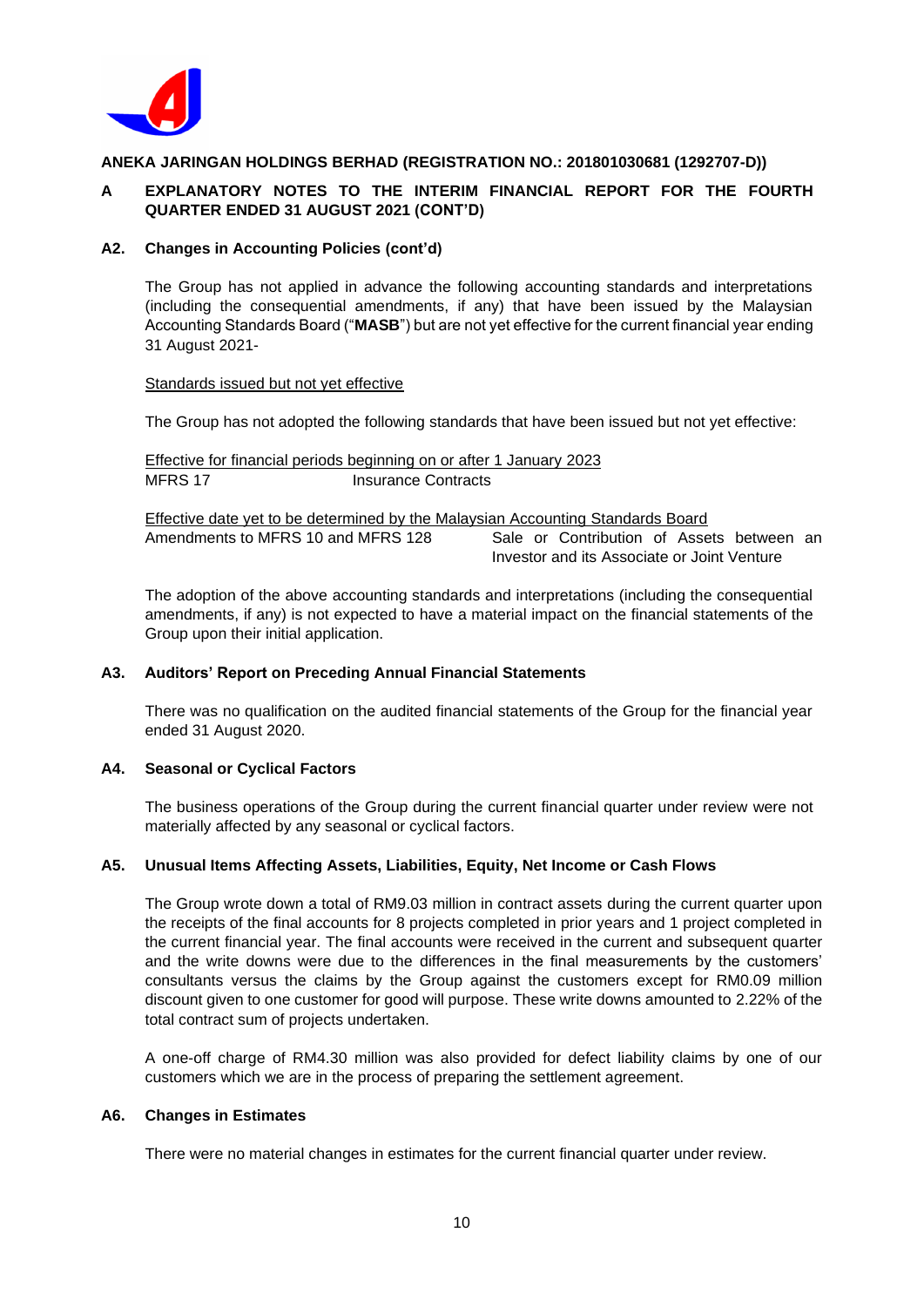

# **A EXPLANATORY NOTES TO THE INTERIM FINANCIAL REPORT FOR THE FOURTH QUARTER ENDED 31 AUGUST 2021 (CONT'D)**

### **A7. Debt and Equity Securities**

The Company undertook and completed an issuance of 139,890,000 new ordinary shares and upon the successful listing of the shares of the Company on Bursa Securities on 20 October 2020, the details of the issued share capital of the Company as at 31 August 2021 are as follows:-

|                                         | Amount<br><b>RM</b> | Number of<br>shares |
|-----------------------------------------|---------------------|---------------------|
| Issued share capital                    |                     |                     |
| At 31 August 2020                       | 79.642.000          | 398,210,000         |
| Issue of ordinary shares of the Company | 46,163,700          | 139,890,000         |
| Share issue expenses                    | (2,187,750)         |                     |
| At 31 August 2021                       | 123,617,950         | 538,100,000         |
|                                         |                     |                     |

#### **A8. Dividends Paid**

There was no dividend paid by the Company during the current financial quarter under review.

# **A9. Segmental Reporting**

The Group's operating segments information are as follows:-

| <b>Current year quarter</b><br>ended 31 August 2021 | <b>Construction</b><br><b>RM'000</b> | <b>Rental of</b><br><b>Equipment</b><br><b>RM'000</b> | <b>Adjustment and</b><br><b>Elimination</b><br><b>RM'000</b> | Total<br><b>RM'000</b> |
|-----------------------------------------------------|--------------------------------------|-------------------------------------------------------|--------------------------------------------------------------|------------------------|
| <b>Revenue</b>                                      |                                      |                                                       |                                                              |                        |
| External revenue                                    | 27,878                               |                                                       |                                                              | 27,878                 |
| Inter-segment revenue                               |                                      | 1,956                                                 | (1,956)                                                      |                        |
|                                                     | 27,878                               | 1,956                                                 | (1, 956)                                                     | 27,878                 |
| <b>Results</b>                                      |                                      |                                                       |                                                              |                        |
| Other income                                        |                                      |                                                       |                                                              | 306                    |
| Interest income                                     |                                      |                                                       |                                                              | 54                     |
| Finance costs                                       |                                      |                                                       |                                                              | (763)                  |
| Net loss on impairment of                           |                                      |                                                       |                                                              |                        |
| contract assets                                     |                                      |                                                       |                                                              | (9,027)                |
| Unallocated expenses                                |                                      |                                                       |                                                              | (42,895)               |
| Consolidated loss before                            |                                      |                                                       |                                                              |                        |
| taxation                                            |                                      |                                                       |                                                              | (24, 447)              |
| Income tax                                          |                                      |                                                       |                                                              | 176                    |
| Consolidated loss after                             |                                      |                                                       |                                                              |                        |
| taxation                                            |                                      |                                                       |                                                              | (24, 271)              |
|                                                     |                                      |                                                       |                                                              |                        |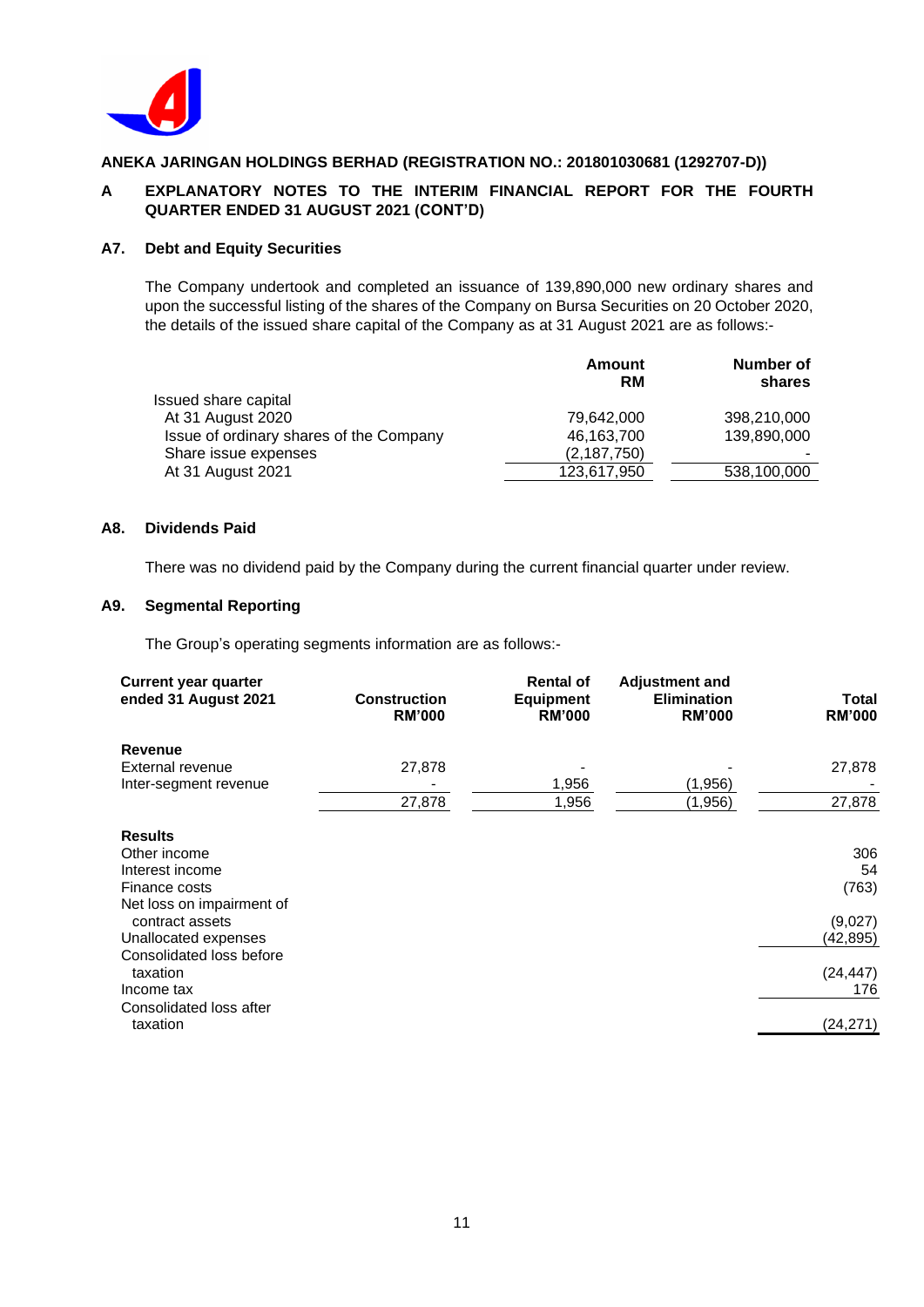

# **A EXPLANATORY NOTES TO THE INTERIM FINANCIAL REPORT FOR THE FOURTH QUARTER ENDED 31 AUGUST 2021 (CONT'D)**

#### **A9. Segmental Reporting (Cont'd)**

| <b>Current year-to-date</b><br>ended 31 August 2021 | <b>Construction</b><br><b>RM'000</b> | <b>Rental of</b><br><b>Equipment</b><br><b>RM'000</b> | <b>Adjustment and</b><br><b>Elimination</b><br><b>RM'000</b> | Total<br><b>RM'000</b> |
|-----------------------------------------------------|--------------------------------------|-------------------------------------------------------|--------------------------------------------------------------|------------------------|
| Revenue                                             |                                      |                                                       |                                                              |                        |
| External revenue                                    | 125.294                              |                                                       |                                                              | 125.294                |
| Inter-segment revenue                               |                                      | 21,284                                                | (21,284)                                                     |                        |
|                                                     | 125,294                              | 21,284                                                | (21, 284)                                                    | 125,294                |
| <b>Results</b>                                      |                                      |                                                       |                                                              |                        |
| Other income                                        |                                      |                                                       |                                                              | 724                    |
| Interest income                                     |                                      |                                                       |                                                              | 353                    |
| Finance costs                                       |                                      |                                                       |                                                              | (3,026)                |
| Net loss on impairment of                           |                                      |                                                       |                                                              |                        |
| contract assets                                     |                                      |                                                       |                                                              | (9,027)                |
| Unallocated expenses                                |                                      |                                                       |                                                              | (135,843)              |
| Consolidated loss before taxation                   |                                      |                                                       |                                                              | (21, 525)              |
| Income tax expense                                  |                                      |                                                       |                                                              | (1, 105)               |
| Consolidated loss after taxation                    |                                      |                                                       |                                                              | (22, 630)              |

There are no comparative figures for the preceding year's quarter is available as this is the fourth interim financial report for the fourth quarter ended 31 August 2021 announced in compliance with the Listing Requirements.

#### **A10. Significant Events Subsequent to the End of the Interim Financial Period**

There were no significant events subsequent to the end of the current financial quarter up to the date of this report that have not been reflected in this interim financial report.

#### **A11. Changes in the Composition of the Group**

Save for the increase in new shares arising from listing of the new shares of the Company on Bursa Securities as disclosed under Note A7 above, there were no changes in the composition of the Group for the current financial quarter under review.

#### **A12. Fair Value of Financial Instruments**

There were no gain or losses arising from fair value changes for all financial assets and liabilities for the current financial quarter under review.

#### **A13. Capital Commitments**

|                                            | As at 31.08.2021<br><b>RM'000</b> | As at 31.08.2020<br><b>RM'000</b> |
|--------------------------------------------|-----------------------------------|-----------------------------------|
| Approved but not contracted for:-          |                                   |                                   |
| - Construction machinery and equipment for | 4.500                             | N/A                               |
| Malaysia operations                        |                                   |                                   |
| - Construction machinery and equipment for | 12.103                            | N/A                               |
| Indonesia operations                       |                                   |                                   |
| - Investment properties                    | 1,600                             | N/A                               |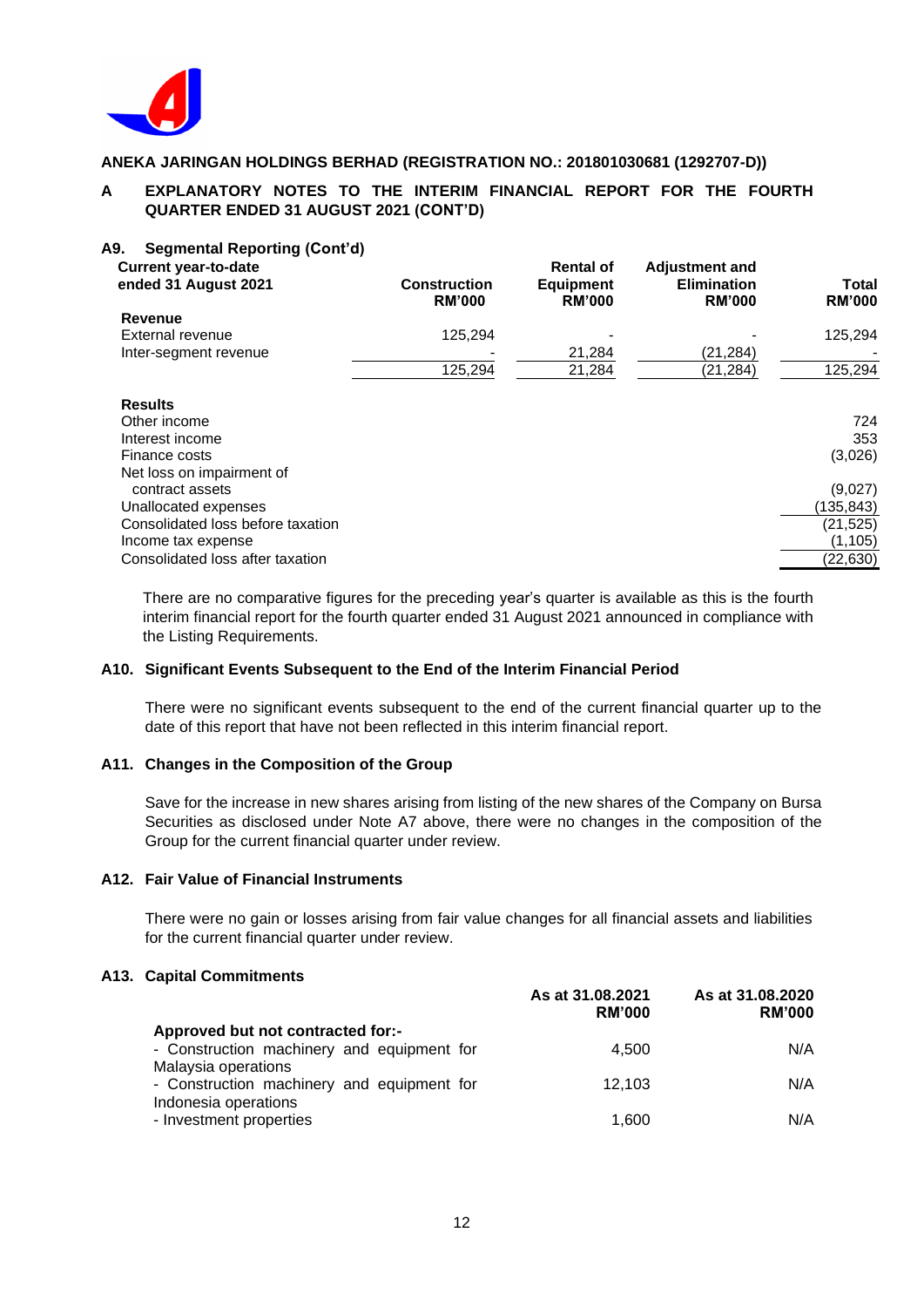

# **A EXPLANATORY NOTES TO THE INTERIM FINANCIAL REPORT FOR THE FOURTH QUARTER ENDED 31 AUGUST 2021 (CONT'D)**

|                                             | As at 31.08.2021<br><b>RM'000</b> | As at 31.08.2020<br><b>RM'000</b> |
|---------------------------------------------|-----------------------------------|-----------------------------------|
| Approved and contracted for:-               |                                   |                                   |
| - Purchase of property, plant and equipment | 660                               | N/A                               |
| - Purchase of investment properties         | 1.619                             | N/A                               |

No comparative figures for the preceding year's corresponding period is available as this is the fourth interim financial report on the consolidated results for the fourth quarter ended 31 August 2021 announced by the Company in compliance with the Listing Requirements.

## **A14. Contingent Assets and Contingent Liabilities**

The Group has no contingent assets as at the date of this report. Contingent liabilities of the Group as at 31 August 2021 are as follows:-

|                                                                                            | As at 31.08.2021<br><b>RM'000</b> |
|--------------------------------------------------------------------------------------------|-----------------------------------|
| <b>Secured</b>                                                                             |                                   |
| Bank guarantees for performance bonds and tender bonds of various<br>construction projects | 11.413                            |

## **A15. Related Party Transactions**

Listed below are the significant transactions with related parties of the Group during the current financial period under review:-

|                                                |    | <b>INDIVIDUAL QUARTER</b> |                   | <b>CUMULATIVE QUARTER</b> |                  |
|------------------------------------------------|----|---------------------------|-------------------|---------------------------|------------------|
|                                                |    | <b>CURRENT</b>            | <b>PRECEDING</b>  | <b>CURRENT</b>            | <b>PRECEDING</b> |
|                                                |    | <b>YEAR</b>               | <b>YEAR</b>       | <b>YEAR TO</b>            | YEAR TO          |
|                                                |    | <b>QUARTER</b>            | <b>CORRESPON-</b> | <b>DATE</b>               | <b>DATE</b>      |
|                                                |    |                           | <b>DING</b>       |                           |                  |
|                                                |    |                           | <b>QUARTER</b>    |                           |                  |
|                                                |    | 31.08.21                  | 31.08.20          | 31.08.21                  | 31.08.20         |
|                                                |    | <b>RM'000</b>             | <b>RM'000</b>     | <b>RM'000</b>             | <b>RM'000</b>    |
| Purchase<br>consumables                        | οf | 304                       | N/A               | 1.076                     | 840              |
| Purchase of mechanical<br>and electrical works |    |                           | N/A               | 105                       | 6                |

There are no comparative figures for the preceding year's quarter is available as this is the fourth interim financial report for the fourth quarter ended 31 August 2021 announced in compliance with the Listing Requirements.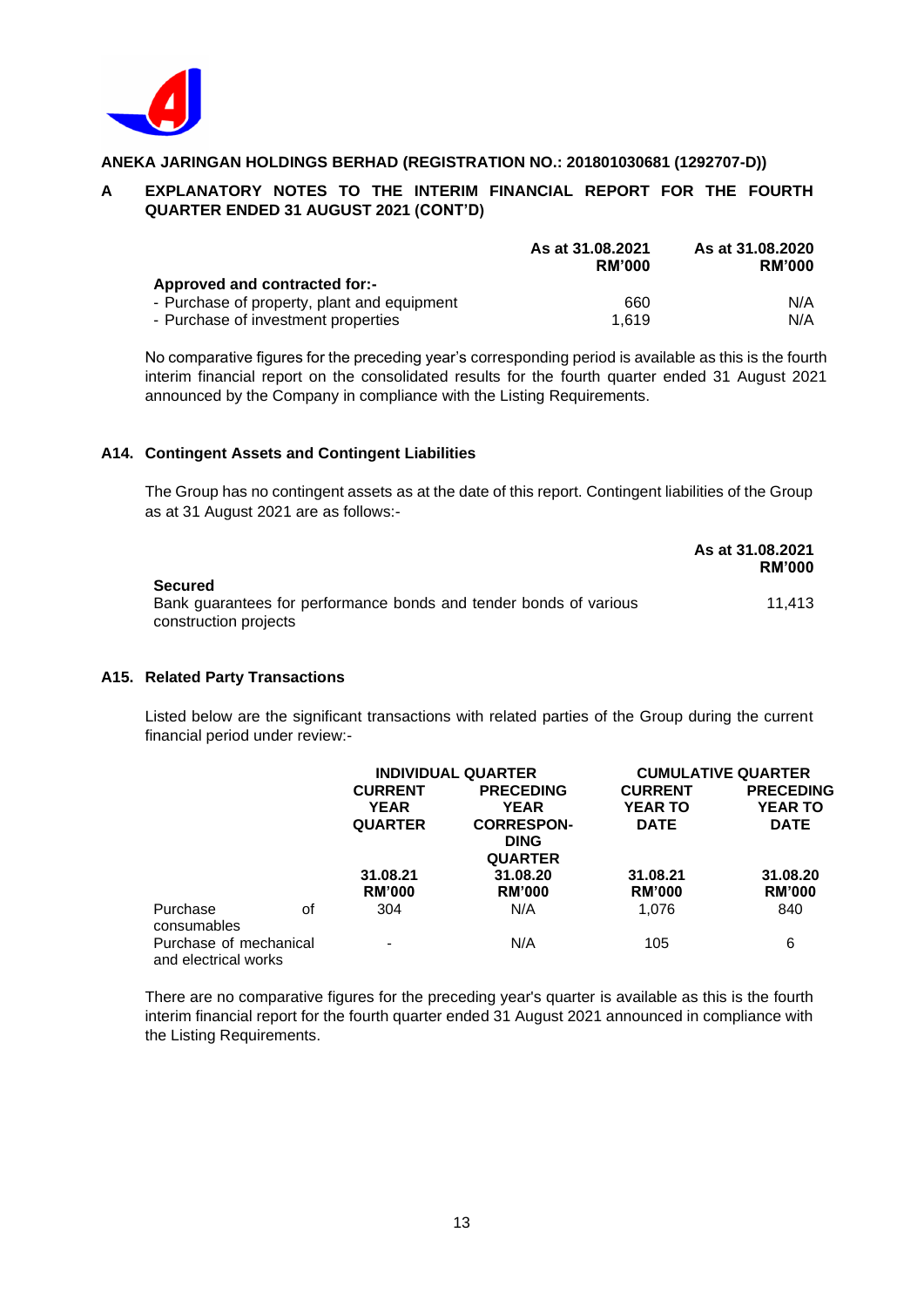

## **B. ADDITIONAL INFORMATION REQUIRED BY THE ACE MARKET LISTING REQUIREMENTS OF BURSA MALAYSIA SECURITIES BERHAD**

#### **B1. Review of Group Performance**

#### For the fourth quarter ended 31 August 2021 (4Q21)

The Group managed to achieve a net revenue of only RM27.88 million mainly after a reversal of RM2.65 million in revenue arising from over recognition in earlier quarters and upon the reduction in scopes of work for 7 projects that were confirmed as completed. There was also a reversal of RM3.12 million in over-recognised revenue which arises from the revision of budgeted costs for ongoing projects during the current year mainly to factor in potential cost arising from operating under the pandemic situation. In addition, during the FMCO period which started from June 2021, only 2 of 9 ongoing project sites were allowed to operate at 60% capacity and 3 sites started operations after 4 July 2021 whereas the rest of the 4 sites restarted their operations after 15 July 2021. This has resulted in slower progress of our projects, which in turn affected revenue generation.

In terms of cost of goods sold, the Group has to provide for additional costs of RM0.40 million due to the extension of the existing ongoing projects in line with the shutdown implemented by the government. The Group also incurred additional costs due to the increase in prices of steel and diesel of RM1.81 million (24.13% increase in case of steel) due to these extensions. Depreciation charge on machinery increased with the acquisition of new machinery also contributed to the higher cost of goods sold. A defect liability claim of RM4.30 million on a project was also provided for in the current quarter which we are in process of preparing the settlement agreement.

The Group recorded a gross loss of RM11.15 million after taking into consideration of the lower revenue due to the reduction in work scopes and shorter work duration arising from the shutdown coupled with the higher provision for additional costs, higher material costs primarily steel and the defect liability claim.

In terms of administrative expenses, a provision of RM1.83 million for impairment were taken up mainly for 3 customers for long outstanding trade debts. Legal action has also been instituted against one of them for the recovery of RM0.37 million whilst the group will proceed with filing of claims for the rest.

The Group received the final accounts in the current quarter as well as in subsequent quarter for 8 of the projects that have been completed in prior years and 1 project that is completed in the current financial year. A difference of RM9.03 million which arise from the differences in final measurements in quantities by our customers' consultants versus our claims except for a discount of RM0.09 million due to goodwill was noted and immediately written down as impairment to contract assets.

The Group ended the quarter with a loss of RM24.27 million after recording finance expenses of RM0.76 million and positive tax of RM0.18 million.

#### For the year to date ended 31 August 2021

For the full financial year ended 31 August 2021, the Group achieved a total revenue of RM125.29 million and a gross profit of only RM2.21 million. This is mainly due to additional costs incurred and provided due to the extension of the completion of the ongoing projects due to FMCO, EMCO and MCO. The Group also suffered an impact of RM3.39 million in additional charge due to increase in steel prices as well as additional depreciation of RM2.56 million due to purchase of new machinery during the year. The contribution from our Indonesian operations reduced from 8.28% a year ago to 6.99% for this year. A defect liability claim from one of our customers also added to the cost of goods sold resulting in a lower gross margin of only 1.76%.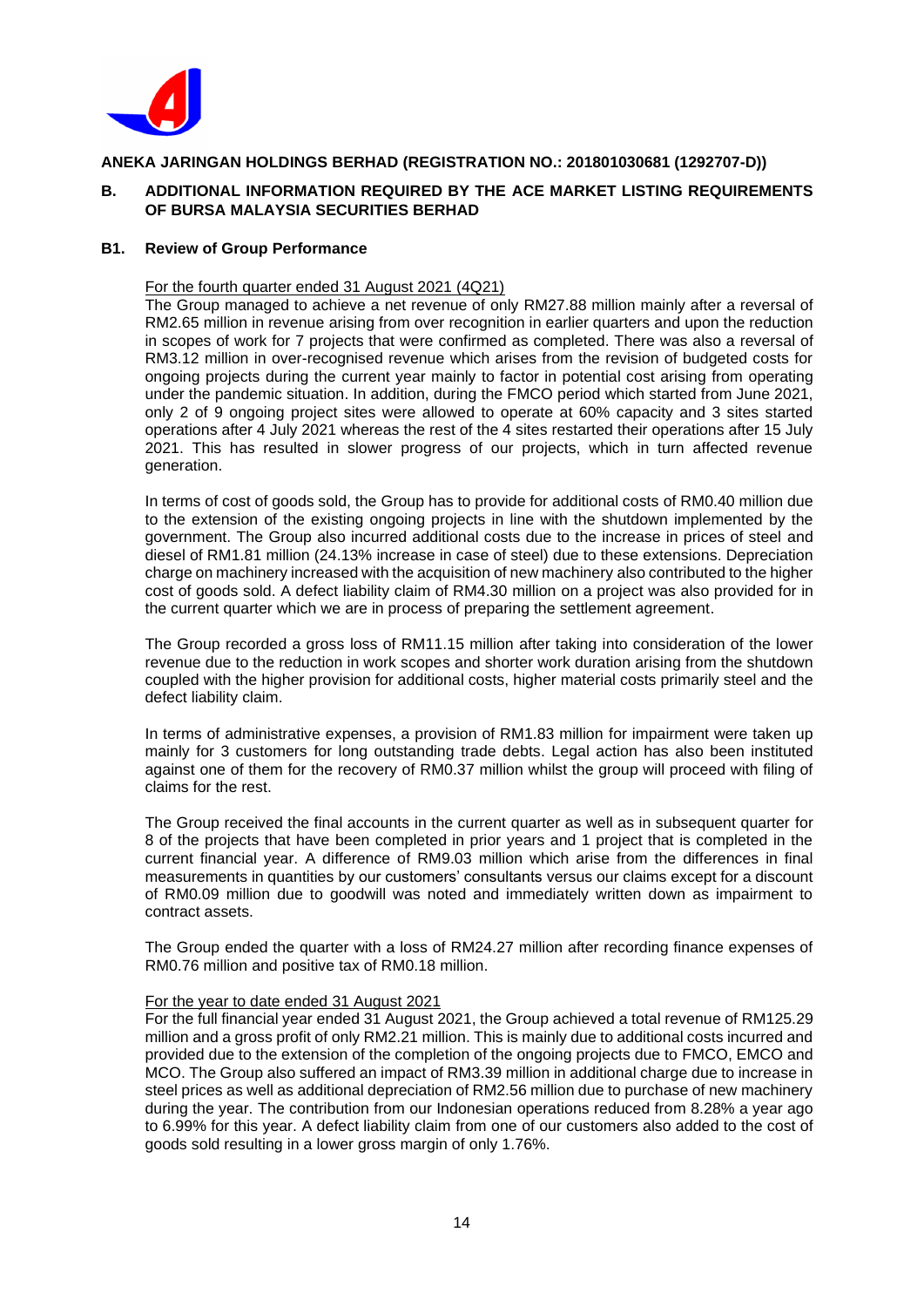

# **B. ADDITIONAL INFORMATION REQUIRED BY THE ACE MARKET LISTING REQUIREMENTS OF BURSA MALAYSIA SECURITIES BERHAD (CONT'D)**

Other income totalled RM1.08 million are from interest received on fixed deposit placements, rental from investment properties and a gain on disposal of RM0.23 million on machinery and motor vehicle. The total administrative expenses for the year were RM12.76 million, out of which RM2.15 million was for IPO expenses and RM1.80 million was for net impairment of trade receivables. As explained in the commentary for the 4Q21 above, RM9.03 million of contract assets was written down upon the receipt of the final accounts from various customers during the financial year. The Group reported a loss of RM22.63 million after providing for RM1.11 million in tax. The tax liabilities arise from the operations of PT Aneka Jaringan Indonesia and Aneka Geotechnics Sdn Bhd.

|                            | <b>Current Quarter</b> | <b>Preceding Quarter</b> | Changes       |  |
|----------------------------|------------------------|--------------------------|---------------|--|
|                            | 31 Aug 21              | 31 May 21                |               |  |
|                            | <b>RM'000</b>          | <b>RM'000</b>            | <b>RM'000</b> |  |
| Revenue                    | 27,878                 | 35,972                   | (8,094)       |  |
| Gross (Loss) / Profit      | (11, 145)              | 3,364                    | (14, 509)     |  |
| (Loss) / Profit before tax | (24, 447)              | 413                      | (24, 860)     |  |
| (Loss) / Profit after tax  | (24, 271)              | 76                       | (24, 347)     |  |

## **B2. Comparison with Immediate Preceding Quarter Results**

The Group's revenue dropped by RM8.09 million from preceding quarter due to the shutdown in June and July 2021 as well reversal of revenue due to over recognition and in scope of works in some of the projects that have been completed. Write down of revenue also were done for projects that were subjected to extension and thereby has their budget costs revised. Gross profit for the current quarter was affected by the additional costs provided due to the extension of time for the completion of existing projects, increase in material costs and also a defect liability claim which we are providing for in the current quarter. Profit before tax reduced by RM24.86 million mainly from the gross loss for current quarter and compounded by the impairment of trade receivables which we deemed as uncollectable and the impairment of contract assets which arise from the measurement differences between the final accounts from our customers and our claims against our customers. These final accounts from our customers were received during the current quarter as well as after the end of the quarter.

## **B3. Prospects**

The Group is of the opinion that the prospects in the construction sector will improve in view that the government target of achieving 90% vaccinations of the adult populations has been surpassed and the national recovery plan to open the economy has been put in place. However, with the progressive resumption of the business activities, the Group remains committed to the strict SOPs which will be the new normal moving forward and the Management shall remain vigilant and prudent in managing the Group's business operations.

## **B4. Profit Forecast**

The Group did not issue any profit forecast or guarantee during the current financial quarter under review.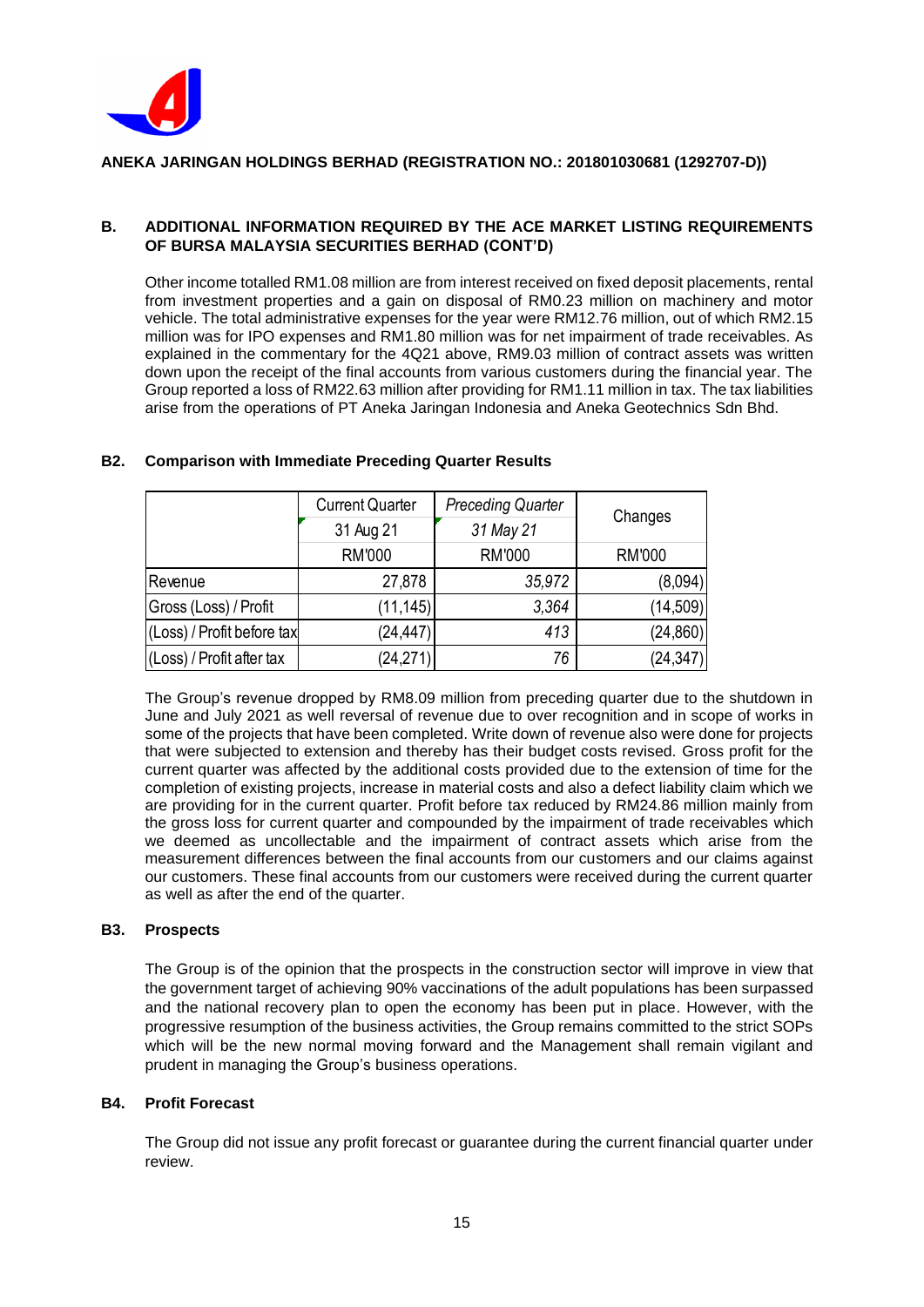

# **B. ADDITIONAL INFORMATION REQUIRED BY THE ACE MARKET LISTING REQUIREMENTS OF BURSA MALAYSIA SECURITIES BERHAD (CONT'D)**

## **B5. Income Tax Expense**

The breakdown of income tax expense<sup>(1)</sup> are as follows:-

|                                               | <b>INDIVIDUAL QUARTER</b>                       |                                                                     |                                                  | <b>CUMULATIVE QUARTER</b>                                  |
|-----------------------------------------------|-------------------------------------------------|---------------------------------------------------------------------|--------------------------------------------------|------------------------------------------------------------|
|                                               | <b>CURRENT</b><br><b>YEAR</b><br><b>QUARTER</b> | <b>PRECEDING</b><br><b>YEAR</b><br><b>CORRESPON-</b><br><b>DING</b> | <b>CURRENT</b><br><b>YEAR-TO-</b><br><b>DATE</b> | <b>PRECEDING</b><br><b>YEAR-TO-</b><br>DATE <sup>(2)</sup> |
|                                               | 31.08.21<br><b>RM'000</b>                       | QUARTER <sup>(2)</sup><br>31.08.20<br><b>RM'000</b>                 | 31.08.21<br><b>RM'000</b>                        | 31.08.20<br><b>RM'000</b>                                  |
| Current tax expenses<br>Deferred tax expenses | (554)<br>378                                    | N/A<br>N/A                                                          | 727<br>378                                       | 3,386<br>(349)                                             |
|                                               | (176)                                           | N/A                                                                 | 1,105                                            | 3,037                                                      |
| Effective tax rate (%)                        | N/A <sup>(3)</sup>                              | N/A                                                                 | $N/A^{(3)}$                                      | 21.94%                                                     |

# **Notes:**

- (1) Income tax expense is recognised based on management's best estimate.
- (2) No comparative figures for the preceding year's quarter is available as this is the fourth interim financial report on the consolidated results for the fourth quarter ended 31 August 2021 announced by the Company in compliance with the Listing Requirements.
- (3) Not applicable due to loss before taxation.

## **B6. Status of Corporate Proposals**

There were no corporate proposals announced as at the date of this report.

[The rest of this page has been intentionally left blank]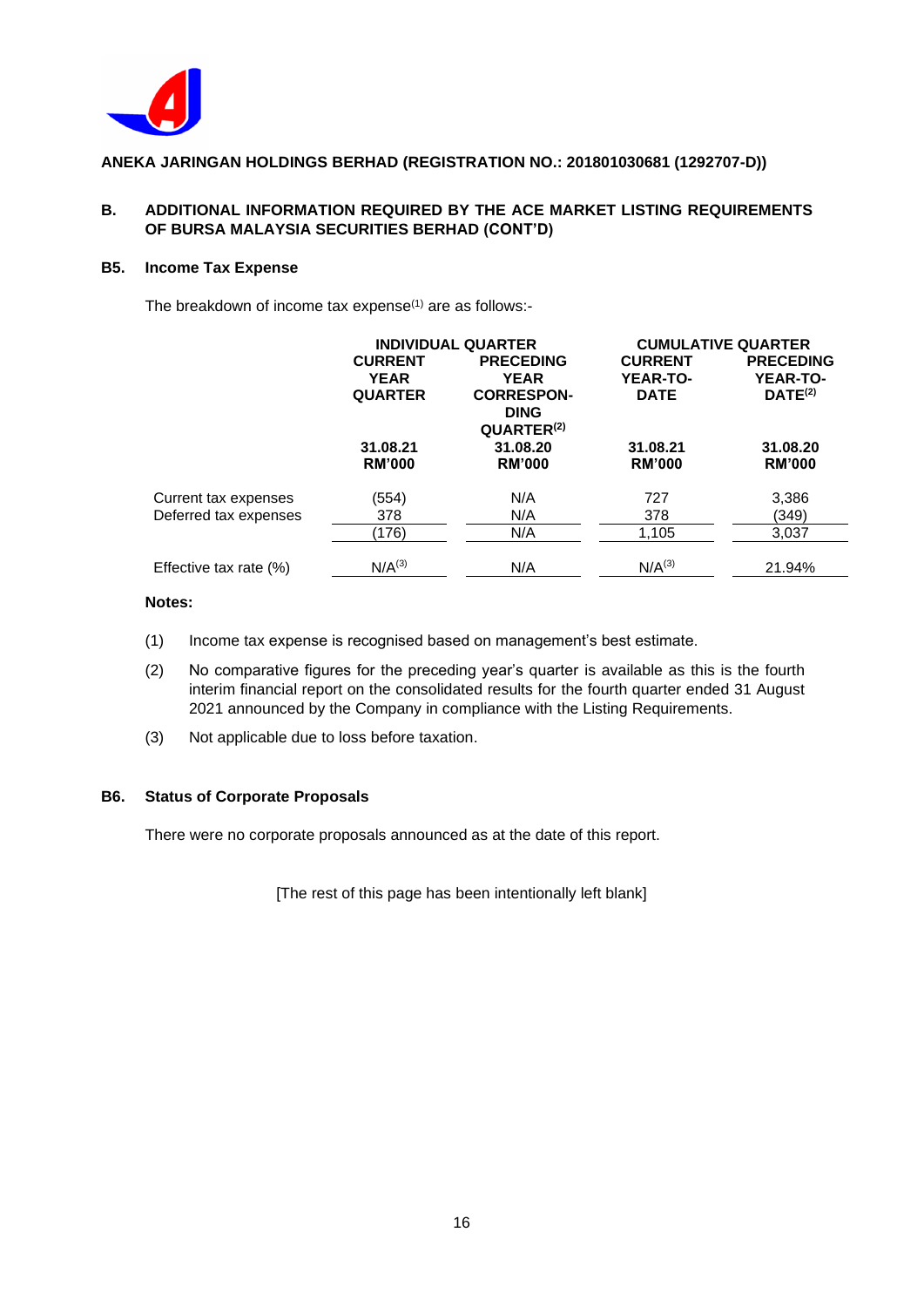

### **B. ADDITIONAL INFORMATION REQUIRED BY THE ACE MARKET LISTING REQUIREMENTS OF BURSA MALAYSIA SECURITIES BERHAD (CONT'D)**

#### **B7. Use of Proceeds Raised from IPO**

The Company completed its IPO exercise on 20 October 2020, which raised gross proceeds of RM46.16 million. The proceeds raised from the IPO are proposed to be utilised as follows:-

| No. | <b>Purpose</b>                                            | <b>Proposed</b><br>utilisation |        | <b>Revised</b><br>utilisation | <b>Actual</b><br>utilisation as<br>at 31 August<br>2021 | <b>Balance to</b><br>be utilised | <b>Intended</b><br>timeframe for<br>utilisation (from<br>the listing date |
|-----|-----------------------------------------------------------|--------------------------------|--------|-------------------------------|---------------------------------------------------------|----------------------------------|---------------------------------------------------------------------------|
|     |                                                           | <b>RM'000</b>                  | %      | <b>RM'000</b>                 | <b>RM'000</b>                                           | <b>RM'000</b>                    | 20 October 2020)                                                          |
| 1.  | Purchase of new rotary drilling rigs and<br>crawler crane | 17,300                         | 37.48  | 20,040                        | 15,540                                                  | 4,500                            | Within 36 months                                                          |
| 2.  | Repayment of borrowings                                   | 24,264                         | 52.56  | 21,064                        | 21,064                                                  | ۰                                |                                                                           |
| 3.  | <b>Estimated listing expenses</b>                         | 4,600                          | 9.96   | 4,600                         | 4,600                                                   | ۰                                |                                                                           |
| 4.  | Working capital                                           | $\sim$                         | 0.00   | 460                           | 460                                                     | ۰                                |                                                                           |
|     | <b>Total</b>                                              | 46,164                         | 100.00 | 46,164                        | 41,664                                                  | 4,500                            |                                                                           |

The use of proceeds as disclosed above should be read in conjunction with the Prospectus of the Company dated 1 October 2020.

During the current financial quarter under review, the Company had, on 24 March 2021, announced the variation of utilisation of proceeds raised from the IPO. Please refer to the Company's announcement dated 24 March 2021 for further details.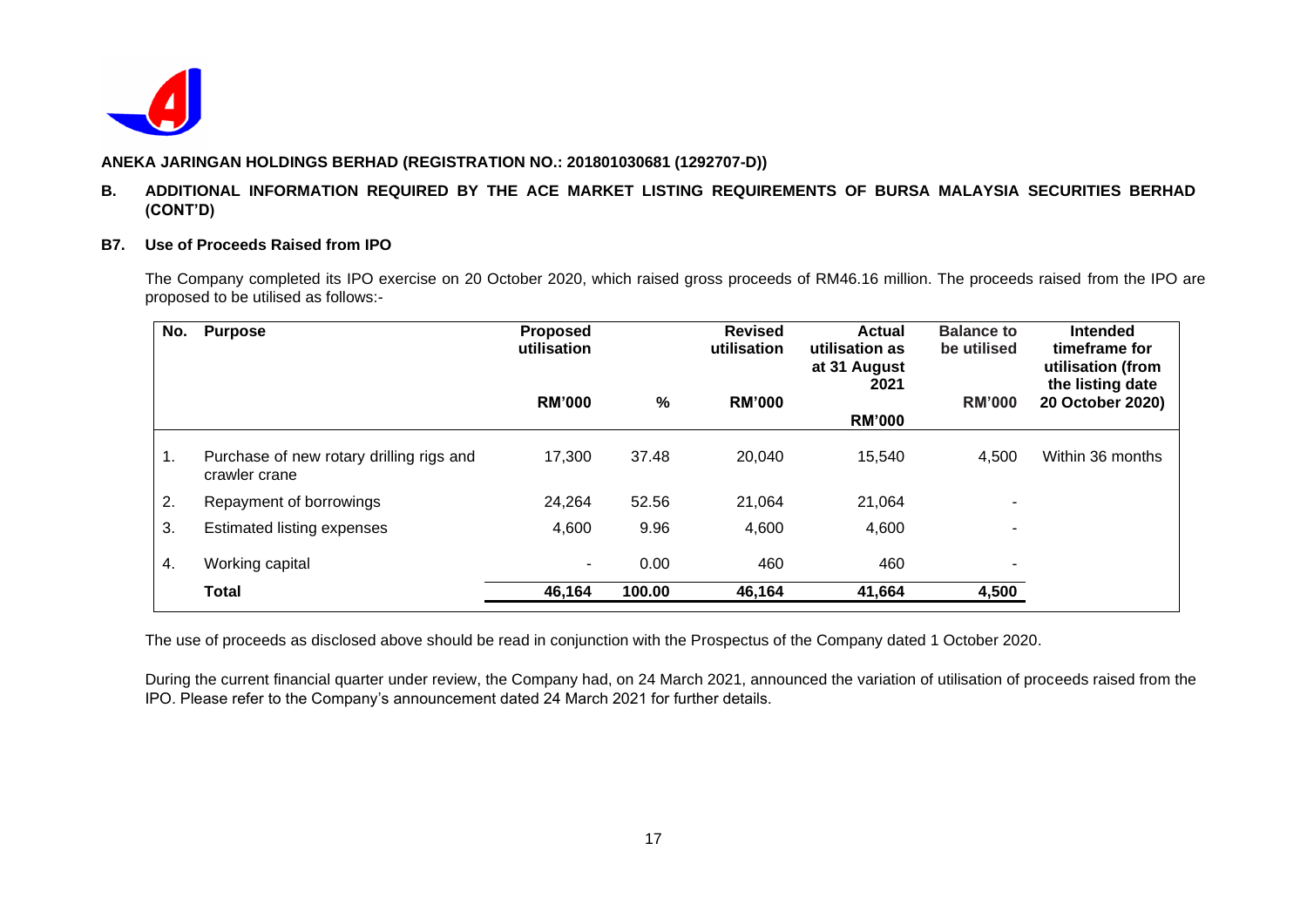

## **B. ADDITIONAL INFORMATION REQUIRED BY THE ACE MARKET LISTING REQUIREMENTS OF BURSA MALAYSIA SECURITIES BERHAD (CONT'D)**

#### **B8. Group Borrowings and Debt Securities**

The Group's borrowings as at 31 August 2021 are as follows:-

|                                | As at 31.08.21 ---------------------- ><br>________________ |                                             |                        |  |
|--------------------------------|-------------------------------------------------------------|---------------------------------------------|------------------------|--|
|                                | Payable within<br>12 months<br><b>RM'000</b>                | Payable after<br>12 months<br><b>RM'000</b> | Total<br><b>RM'000</b> |  |
| Denominated in:<br>RM          |                                                             |                                             |                        |  |
| - Term Loan                    | 244                                                         | 3.989                                       | 4.233                  |  |
| - Hire Purchase <sup>(*)</sup> | 9,240                                                       | 27.691                                      | 36,931                 |  |
| - Trade Facilities             | 28,394                                                      |                                             | 28,394                 |  |
| Total                          | 37,878                                                      | 31,680                                      | 69,558                 |  |

All the borrowings are secured.

\* Included IDR7,643 million (RM2.21 million at exchange rate 0.000289)

### **B9. Material Litigation**

As at the date of this report, the Group is not engaged in any material litigation.

#### **B10. Dividend**

No dividend has been declared or recommended for payment by the Company during the current financial quarter under review.

#### **B11. Earnings Per Share**

The basic and diluted earnings per share for the current financial quarter and year-to-date are computed as follows:-

|                                                                            | <b>INDIVIDUAL QUARTER</b>                       |                                                                                               | <b>CUMULATIVE QUARTER</b>                        |                                                     |  |
|----------------------------------------------------------------------------|-------------------------------------------------|-----------------------------------------------------------------------------------------------|--------------------------------------------------|-----------------------------------------------------|--|
|                                                                            | <b>CURRENT</b><br><b>YEAR</b><br><b>QUARTER</b> | <b>PRECEDING</b><br><b>YEAR</b><br><b>CORRESPON-</b><br><b>DING</b><br>QUARTER <sup>(1)</sup> | <b>CURRENT</b><br><b>YEAR-TO-</b><br><b>DATE</b> | <b>PRECEDING</b><br><b>YEAR-TO-</b><br>$DATE^{(1)}$ |  |
|                                                                            | 31.08.21                                        | 31.08.20                                                                                      | 31.08.21                                         | 31.08.20                                            |  |
| Profit after taxation<br>attributable to owners of<br>the Company (RM'000) | (22,120)                                        | N/A                                                                                           | (21, 186)                                        | 10,043                                              |  |
| Weighted average<br>number of shares in<br>issue $(000)$                   | 518,937                                         | N/A                                                                                           | 518,937                                          | 398,210                                             |  |
|                                                                            |                                                 |                                                                                               |                                                  |                                                     |  |
| Basic and diluted<br>earnings per share (sen)                              | (4.26)                                          | N/A                                                                                           | (4.08)                                           | 2.52                                                |  |